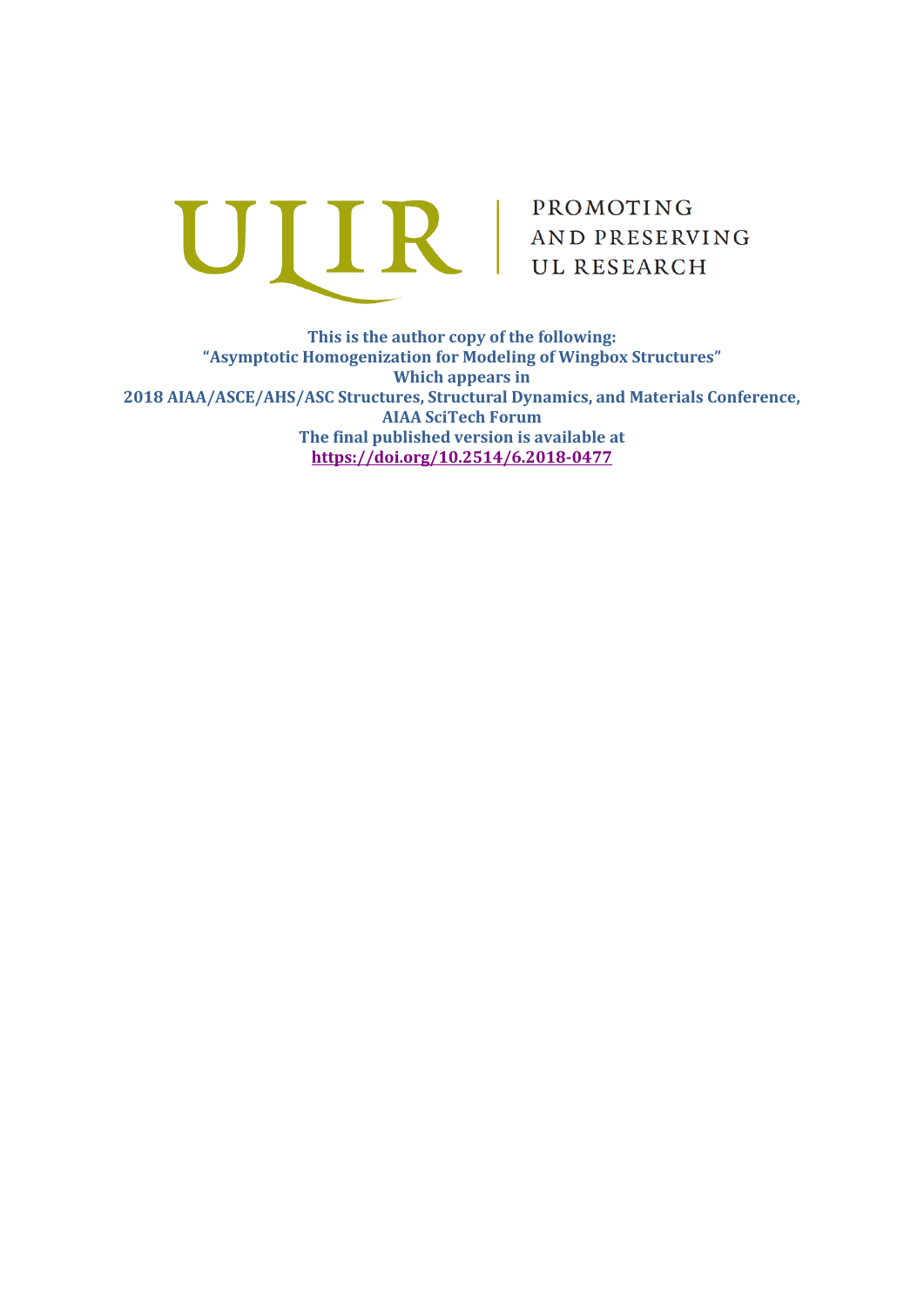# **Asymptotic Homogenization for Modeling of Wingbox Structures**

Demetra A. Hadjiloizi <sup>∗</sup> and Paul M. Weaver <sup>†</sup> *Bernal Institute, University of Limerick, Ireland*

**The asymptotic homogenization technique has been used to analyze a wing box structure consisting of trapezoidally arranged reinforcements encased within thin rectangular plates. Ignoring stress concentration effects at the region of the overlap between the various components, the wingbox structure can be analyzed by handling each constituent independently from each other. To this end, a simpler structure was first considered which was made up of a base plate and a single stiffener web; the results were then extrapolated to those of the wingbox structure via superposition by adding in the contributions of each constituent of the overall unit cell. The work culminated in closed-form expressions for the effective in-plane elastic coefficients of the wingbox. This result demonstrates the attractiveness of the methodology in that it can be used in engineering analysis and design to customize the architecture of a thin-walled reinforced composite by changing some material or geometrical parameters of interest. Such parameters could be the material of the base plate, the spatial arrangement of the reinforcements, the relative sizes of the different constituents.**

## **I. Introduction**

Composite structures are predominantly used in the form of beams, plates and shells. Recent advancements in additive manufacturing and 4D printing [\[1,](#page-13-0) [2\]](#page-13-1) facilitate the fabrication of these structures with wide-ranging architectures and geometries. Such progress renders plates and shells, including sandwich and reinforced structures, particularly attractive for many applications in lightweight construction, aerospace and automotive engineering, naval architecture and marine engineering, nanotechnology, biomedical engineering and sports equipment, e.g [\[3–](#page-14-0)[6\]](#page-14-1).

In the quest to solve structural problems through the use of judicially designed composite plates or shells, it would be advantageous if the macroscopic properties of these structures are known a priori. Then, a computationally simple model such as a beam embedded with effective properties represented by inherent complexity can be modeled. An effective way of achieving this objective is by means of appropriate mechanics-based models via which the macroscopic properties (elastic, thermal etc.) are correlated to the geometrical and material characteristics of the microstructure. In this context the term "macroscopic property" should be interpreted as a statistically averaged or global property of the structure at the continuum level. On the other hand, "microstructure" relates to the substructural spatial arrangement and characteristics of the constituents of the composite at the appropriate scale of inhomogeneity. The terms are not necessarily indicative of any actual length scale. In this paper for example, we are interested in determining the macroscopic properties of a wingbox structure in which the inhomogeneity or "microstructure" is generated by trapezoidally arranged stiffeners encased between thin horizontal rectangular plates and thin vertical spar webs.

It is imperative that these models are sufficiently comprehensive to capture the important underlying physics and, at the same time, be readily amenable to the analytical, semi-analytical or numerical analysis that is typically a prerequisite to engineering design; ideally these models culminate in closed-form design-oriented equations that can be incorporated into a simple spreadsheet program that permits the requisite iterations and modifications (with respect to the pertinent material and geometric parameters) in an expedient and efficient manner. Typically, hierarchical structures are characterized by a periodic or nearly periodic spatial configuration. As a consequence, their behavior involves the coupling of two vastly different scales; the microscopic or fast scale and the macroscopic or slow scale. The microscopic scale essentially zooms in on the periodicity or unit cell of the structure and describes the nature and spatial arrangement of the different constituents (reinforcements, matrix, sensors, actuators etc.). The macroscopic scale zooms out on the entire structure and is a manifestation of the global formulation of the problem as reflected by the external load distribution, support conditions etc. It is oblivious of what is going on inside the unit cell. Thus, it is apparent that micromechanical modeling of composites can best be implemented if the aforementioned two scales can

<sup>∗</sup>Postdoctoral Researcher, University of Limerick and AIAA Member, email: demetra.hadjiloizi@ul.ie.

<sup>†</sup>Bernal Chair in Composite Materials and Structures, School of Engineering, and AIAA Member, email: Paul.Weaver@ul.ie.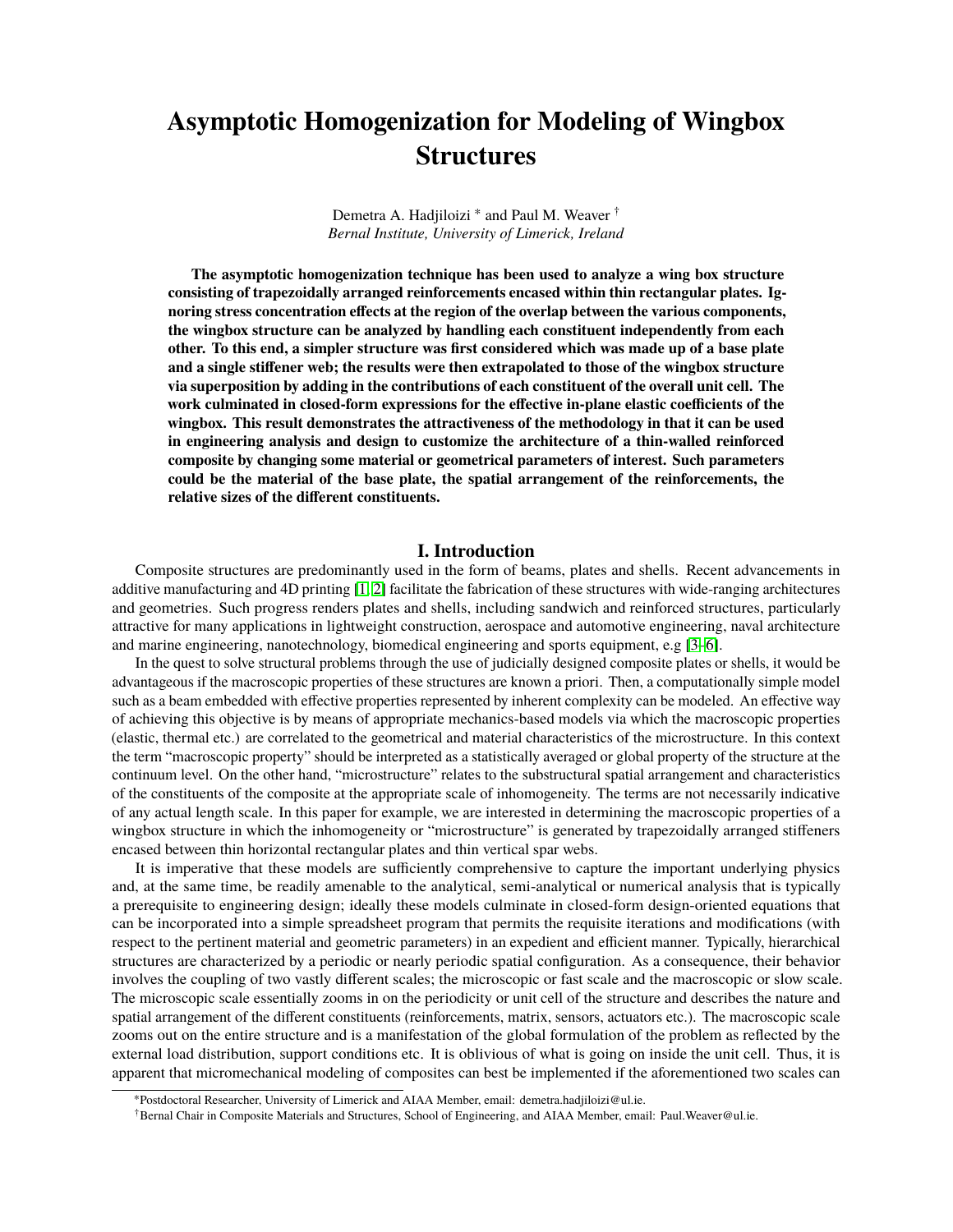be decoupled and treated separately. This process is tantamount to first obtaining a set of acceptable volume-averaged material coefficients to replace their actual rapidly-varying (a direct consequence of the microscopic scale) counterparts. These averaged coefficients, hereafter to be referred to as the effective coefficients, are then used in lieu of the actual coefficients in the macroscopic governing and constitutive equations to obtain displacements, strains, stresses and other desired field variables. One technique that can meet these objectives is that of asymptotic homogenization and the mathematical details can be found in [\[7–](#page-14-2)[10\]](#page-14-3). Many problems of different length-scale in elasticity, thermoelasticity, piezoelasticity, fracture mechanics, design and optimization as they pertain to composite beams, plates and shells have been analyzed using asymptotic homogenization [\[11\]](#page-14-4), [\[12\]](#page-14-5) and can be found in the works of [\[12](#page-14-5)[–20\]](#page-14-6).

As previously mentioned, composite and reinforced thin walled structures in the form of beams, plates and shells have already been established as the prevalent structures in engineering and technology. Since most of these structures are periodic or nearly periodic the asymptotic homogenization method can be successfully employed to analyze both the macroscopic and local (microscopic) behavior. Our objective is to model an anisotropic thin-walled structure with material coefficients that are rapidly varying in magnitude (over the characteristic length scale of the structure) into a homogenized or "smeared" one characterized by the corresponding effective properties, see for example the works of [\[13,](#page-14-7) [14\]](#page-14-8).

When discussing asymptotic homogenization modeling of thin-walled structures, it would be remiss to ignore the pioneering work of [\[21,](#page-14-9) [22\]](#page-14-10). In these works, Caillerie introduces two sets of microscopic variables; one set pertains to the tangential directions which are characterized by periodicity and the other variable relates to the transverse direction in which no periodicity exists. In [\[23,](#page-14-11) [24\]](#page-14-12) the authors followed this approach in their study of the pure bending of a thin, linearly elastic homogeneous plate as did [\[25](#page-15-0)[–30\]](#page-15-1) in their investigation of composite and reinforced composite magnetoelectric plates. Examples of structures that have been analyzed are diagonally restrained reinforced plates, reinforced structures with a triangular arrangement of reinforcements, hexagonal honeycomb sandwich plates and rib-reinforced plates. Other relevant works can be found in [\[31–](#page-15-2)[33\]](#page-15-3).

The present paper deals with the elastic analysis of the wingbox configuration shown in Fig. [1](#page-2-0) consisting of trapezoidally arranged stiffeners encased within thin rectangular plates. The general model developed by [\[27\]](#page-15-4) constitutes the starting point of the present analysis; the geometrical parameters characterizing the structure under investigation are derived, the appropriate unit cell problems are identified and, finally, the effective elastic coefficients are determined. The work is implemented in steps; first a simpler structure consisting of a base plate and a single oriented stiffener web is analyzed. Once this basic unit is considered, the effective coefficients of the more general structure are obtained via superposition. In doing do, one accepts the error incurred at the regions of overlap of the various constituents because these regions are highly localized and do not contribute significantly to the integral over the volume of the unit cell, see [\[8\]](#page-14-13), for a formal justification.

<span id="page-2-0"></span>Following this introduction, the rest of the paper is organized as follows: The general problem formulation is presented in Section [II](#page-3-0) and geometric set up is given in Section [III](#page-5-0) . In addition, in Section [IV](#page-6-0) the overall solution methodology is proposed. Section [V](#page-7-0) applies the model to the wing box structure. Finally, Section [VI](#page-9-0) concludes this work.



**Fig. 1 Unit cell of Wingbox Structure with trapezoidal reinforcements.**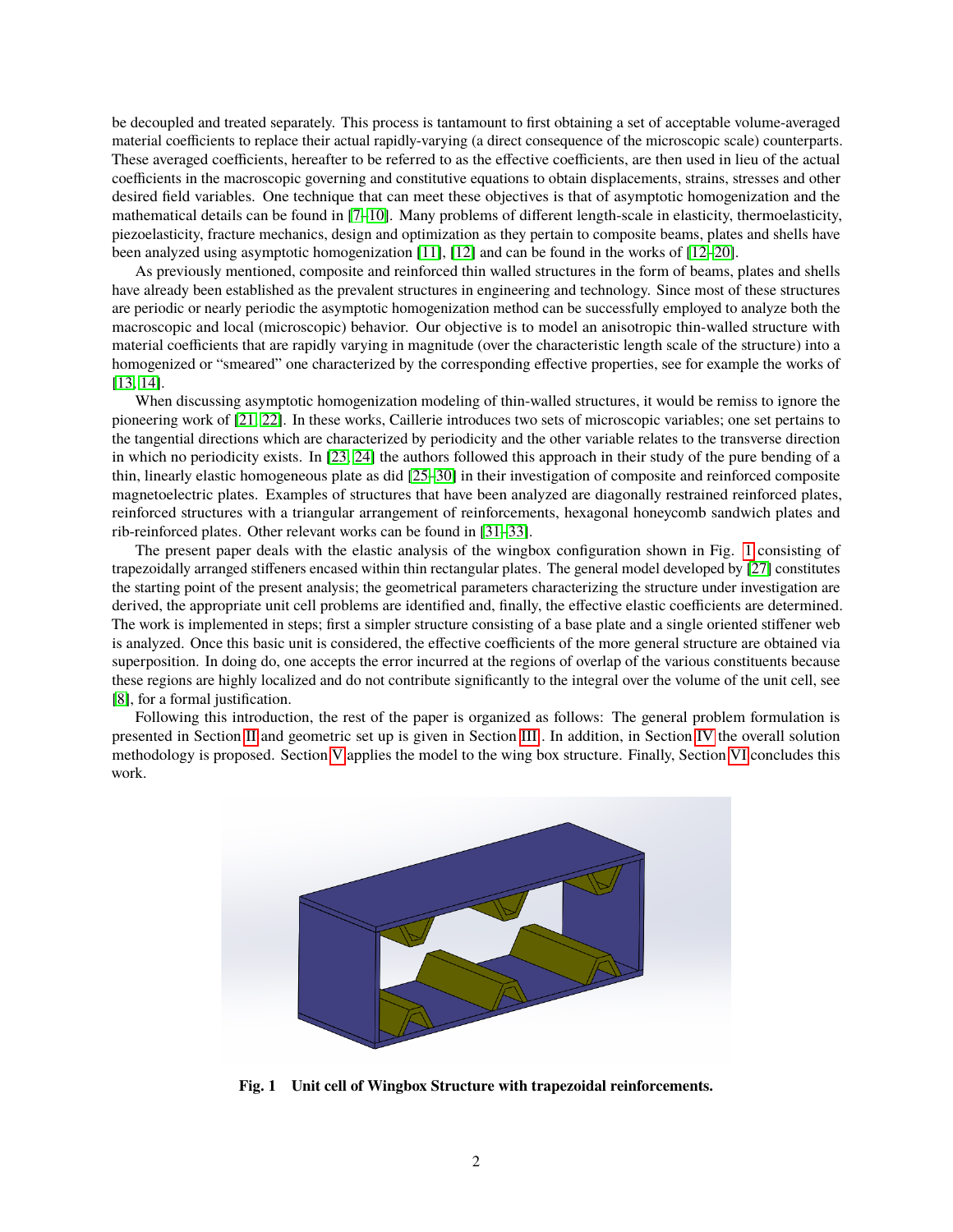## **II. General Problem Formulation**

<span id="page-3-0"></span>Consider a thin composite layer representing an inhomogeneous solid with rapidly varying thickness which is obtained by repeating a certain small unit cell  $\Omega_t$  in the  $x_1 - x_2$  plane Fig. [2.](#page-3-1) All three pertinent coordinates are assumed to have been made dimensionless by dividing by a certain characteristic dimension of the body, *L*. Note that the shape of the top surface of the plate is determined by the type of the surface reinforcement, for example the shape of stiffeners such as ribs, spars, stringers. In the particular case that no surface reinforcements are used this surface is plane.

<span id="page-3-1"></span>

**Fig. 2 Thin composite reinforced plate and its periodicity cell.**

The shape of the layer and the structure of the material are assumed to be periodic in the coordinates  $x_1$  and  $x_2$ , with the unit cell defined by the following inequalities:

$$
\left\{ \frac{-l_1}{2} < x_1 < \frac{l_1}{2}, \ \frac{-l_2}{2} < x_2 < \frac{l_2}{2}, \ S^- < z < S^+ \right\} \tag{1}
$$

where

$$
S^{\pm} = \pm \frac{t}{2} \pm t F^{\pm} \left( \frac{x_1}{l_1}, \frac{x_2}{l_2} \right)
$$
 (2)

and  $l_1$  and  $l_2$  define the lateral dimensions of the unit cell as the product of the dimensionless thickness of the plate times the dimensionless length of the plate in  $x_1$  and  $x_2$  respectively,  $S^+$  describes the profile of the top surface and  $F^{\pm}$ defines its geometrical characteristics. The dimensionless thickness of the plate is denoted by *t*.

The elastic deformation of this periodic structure of Fig. [2](#page-3-1) is described by means of the following expressions:

<span id="page-3-2"></span>
$$
\frac{\partial \sigma_{ij} \left( x_i, \frac{x_\alpha}{l_\alpha}, \right)}{\partial x_j} = P_i \left( x_i, \frac{x_\alpha}{l_\alpha}, \right)
$$
\n
$$
\sigma_{ij} \left( x_i, \frac{x_\alpha}{l_\alpha} \right) = C_{ijkl} \left( \frac{x_\alpha}{l_\alpha} \right) \frac{\partial u_k \left( x_i, \frac{x_\alpha}{l_\alpha} \right)}{\partial x_l}
$$
\n
$$
\epsilon_{ij} = \frac{1}{2} \left( \frac{\partial u_i \left( x_i, \frac{x_\alpha}{l_\alpha} \right)}{\partial x_j} + \frac{\partial u_j \left( x_i, \frac{x_\alpha}{l_\alpha} \right)}{\partial x_i} \right)
$$
\n(3)

 $^{\prime}$ 

«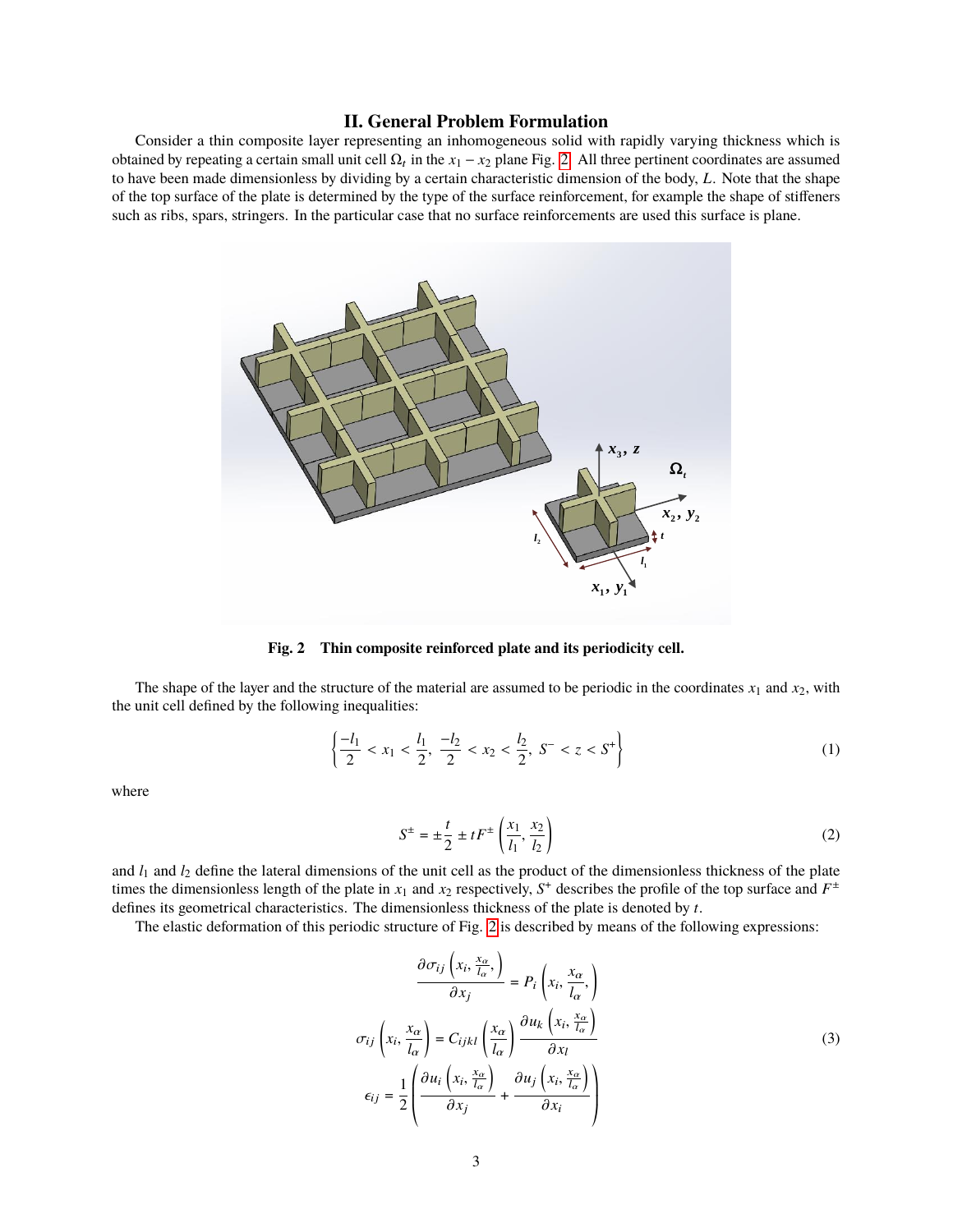Here  $\sigma_{ij}$  is the mechanical stress,  $P_i$  is a generic body force,  $u_i$  is the mechanical displacement,  $\epsilon_{ij}$  is the second<br>existing field and  $C_{ij}$  is the tensor of the elastic coefficients. The standard summation c order strain field and  $C_{i i k l}$  is the tensor of the elastic coefficients. The standard summation convention for repeated indices is assumed.The first expression represents the force balance equation, the second is the constitutive equation and the third relates the strains to the displacements. The problem is constructed by two scales; the microscopic or "fast" scale which characterize the periodicity in the tangential directions of the plate and,superimposed on it, the macroscopic or "slow" scale which is a manifestation the global formulation of the problem. Thus, in the parlance of asymptotic homogenization, the microscopic variables are introduced as follows:

<span id="page-4-2"></span>
$$
y_1 = \frac{x_1}{l_1}, \quad y_2 = \frac{x_2}{l_2}, \quad z = \frac{z}{t}
$$
  

$$
\frac{\partial}{\partial x_\alpha} = \frac{\partial}{\partial x_\alpha} + \frac{1}{l_\alpha} \frac{\partial}{\partial y_\alpha}, \quad \frac{\partial}{\partial z} = \frac{1}{t} \frac{\partial}{\partial z}
$$
 (4)

Accordingly, the stipulation of periodicity in the tangential directions dictates that the dependent field variables are functions of both the microscopic (dependence on  $\frac{x_{\alpha}}{l_{\alpha}}$  and *z*) and macroscopic variables (dependence on*x<sub>i</sub>*), see [\[10,](#page-14-3) [13\]](#page-14-7), rancions of both the interestion (dependence on  $\frac{1}{l_a}$  whereas the material coefficients are strictly periodic.

Assume also that the top and bottom surfaces of the composite are subjected to surface tractions  $p_i$  which are related to stresses by Cauchy boundary conditions:

<span id="page-4-3"></span>
$$
\sigma_{ij} n_j = p_i \qquad \text{on} \quad S^{\pm} \tag{5}
$$

The asymptotic homogenization model pertinent to the analysis of the structure of Fig. [2](#page-3-1) can be found in [\[27,](#page-15-4) [28\]](#page-15-5) and, as mentioned before, constitute the starting point of the current work. Here, only a brief outline is given. The methodology begins by defining the microscopic variables, expanding the dependent field variables into infinite series of powers of small geometrical parameter, and finally substituting the resulting expressions in Eq. [\(3\)](#page-3-2). This procedure decouples the macroscopic problem from its local microscopic counterpart which is characterized by the unit cell problem. Two unit cell problems can be extracted, one pertaining to in-plane and the other to out-of-plane deformation. The former unit cell problem, from which the effective extensional elastic coefficients may be determined, is given in [\[25\]](#page-15-0), see Appendix A and is:

<span id="page-4-0"></span>
$$
\frac{1}{\bar{l}_{\beta}} \frac{b_{i\beta}^{\mu\alpha}}{\partial y_{\beta}} + \frac{b_{i3}^{\mu\alpha}}{\partial z} = 0, \text{ with}
$$
\n
$$
\frac{1}{\bar{l}_{\beta}} b_{i\beta}^{\mu\alpha} n_{\beta}^{\pm} + b_{i3}^{\mu\alpha} n_{3}^{\pm} = 0, \text{ on } S^{\pm}
$$
\n(6)

where

<span id="page-4-1"></span>
$$
b_{ij}^{\mu\alpha} = \left( C_{ijk\alpha} \frac{1}{\bar{l}_{\alpha}} \frac{\partial}{\partial y_{\alpha}} + C_{ijk3} \frac{\partial}{\partial z} \right) N_{k}^{\mu\alpha} + C_{ijk\alpha} \tag{7}
$$

Here,  $n_i \pm$  are the components of the unit vector normal to the top,  $l_\beta$  denotes the length of the plate divide by the thickness,  $S^+$ , and bottom,  $S^-$ , surfaces of the structure of Fig. [2.](#page-3-1) In the language of the classical plate theory,  $b_{ij}^{\mu\alpha}$ coefficients correspond to the plane stress reduced stiffness coefficients,  $Q_{ij}$ , see for example [\[34\]](#page-15-6); they are related as below:

$$
Q_{\alpha\beta} = b_{\alpha\alpha}^{\beta\beta}, \quad Q_{\alpha 6} = b_{\alpha\alpha}^{12}, \quad Q_{66} = b_{12}^{12} \tag{8}
$$

Once the coefficient functions are determined they are averaged over the volume of the unit cell to yield the aforementioned effective coefficients,  $\langle b_{ij}^{\mu\alpha} \rangle$ . These coefficients correspond to the extensional stiffness matrix *A*. In other words [13] other words, [\[13\]](#page-14-7),

$$
A_{\alpha\beta} = t^{(p)} < b_{\alpha\alpha}^{\beta\beta} > , \quad A_{\alpha 6} = t^{(p)} < b_{\alpha\alpha}^{12} > , \quad A_{66} = t^{(p)} < b_{12}^{12} > \tag{9}
$$

where  $t^{(p)}$  is the physical thickness obtained by multiplying dimensionless thickness with the characteristic length of the body. In turn, the coefficient functions are used as input to the macroscopic problem to compute the various field variables. For example, the familiar stress resultants appearing prominently in the classical composite plate theory, see for example in [\[34\]](#page-15-6), are expressed as: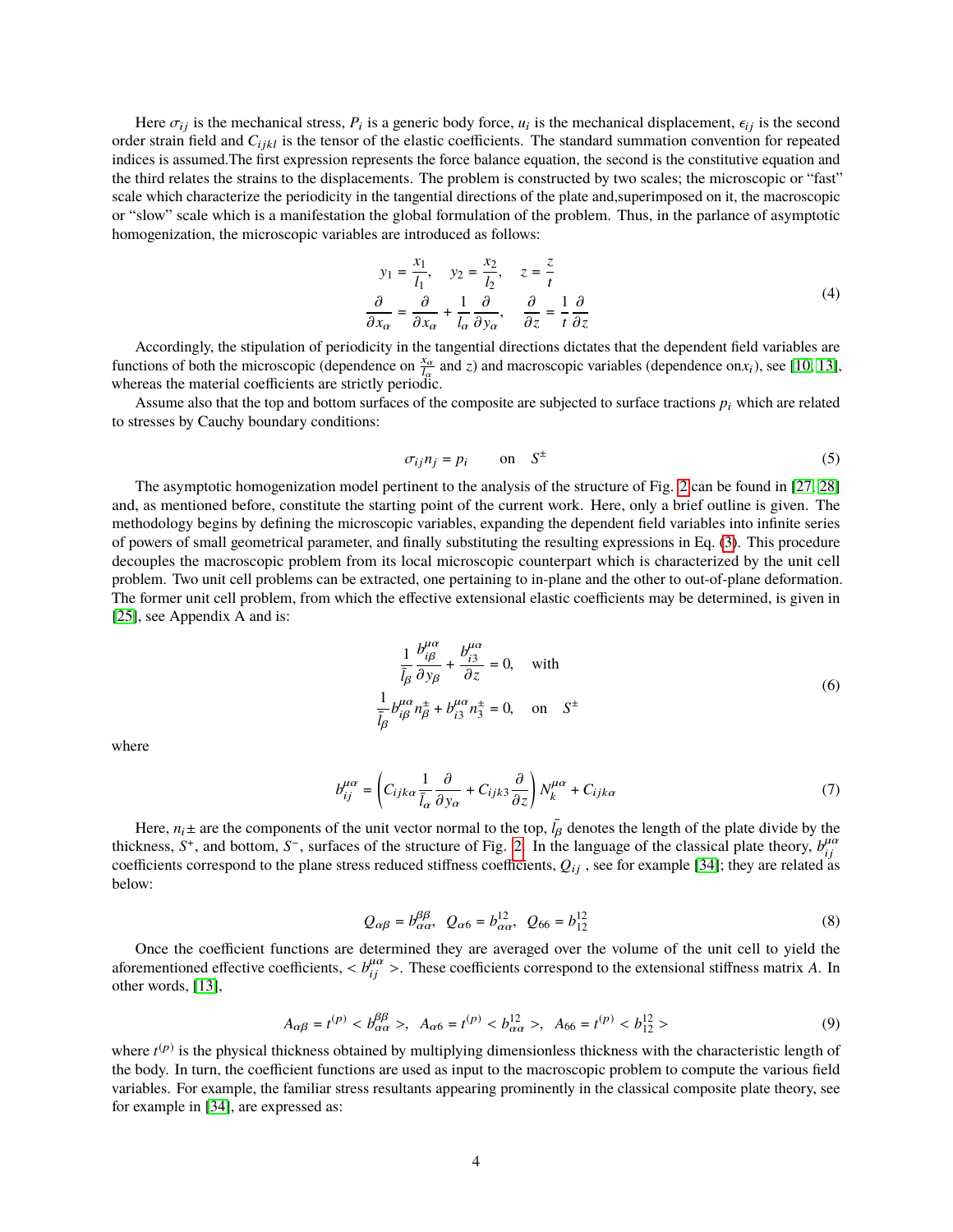$$
N_{\alpha\beta} = t^{(p)} < b_{\alpha\beta}^{\mu\nu} > \epsilon_{\mu\nu} - (t^{(p)})^2 < z b_{\alpha\beta}^{\mu\nu} > u_{3,x_\mu x_\nu} \tag{10}
$$

<span id="page-5-0"></span>In passing, we note that in Equations Roman letters, *i*, *j*, *k*, . . . vary from 1 to 3, while their Greek counterparts,  $\alpha$ ,  $\beta$ ,  $\mu$ ,  $\nu$ , ... assume values of 1 or 2 only.

# **III. Geometrical set-up**

Our objective in this Section is to develop an asymptotic homogenization model for the analysis of the wingbox structure of Fig. [1.](#page-2-0) All the constituents are taken to be generally orthotropic.

The geometrical nature of the structure prompts us to first analyze a simple unit cell made up of only a base plate and a stiffener web, see Fig. [3.](#page-5-1) Once this is implemented, the resulting expressions for the entire wingbox can be obtained by superposition. Furthermore, with reference to the unit cell of Fig. [3,](#page-5-1) we seek to further break it down into its two constituents, the base plate and the stiffener web, so that each one can be handled independently. That such a procedure can be undertaken analytically, without recourse to numerical algorithms, has been demonstrated for different structures of varying complexity in [\[25](#page-15-0)[–30,](#page-15-1) [35\]](#page-15-7). Furthermore, it underlines the main advantage of the asymptotic homogenization method in that it allows the extraction of closed-form expressions for the effective coefficients that can be readily used in design and analysis of arbitrary reinforced thin-walled structures.

<span id="page-5-1"></span>

**Fig. 3** Base plate and a stiffener web in [y<sub>1</sub>, y<sub>2</sub>, z] and rotated [ $\eta$ <sub>1</sub>,  $\eta$ <sub>2</sub>,  $\zeta$ ] coordinate.

A quick glance at Fig. [1](#page-2-0) reveals that the plane of the stiffener web (perpendicular to the thickness, *t*, dimension) of length *L* and height *H* is oriented at an angle  $\varphi$  with respect to the  $x_1 - z$  plane. Thus, it becomes quite advantageous if we introduce another local coordinate system,  $[\eta_1, \eta_2, \zeta]$ , through rotation by an angle  $\varphi$  around the  $\eta_1$ . In this way, the stiffener is oriented entirely along the  $y_1$  direction and the resulting differential equations depend only on  $\eta_2$  and  $\zeta$ . Having divested ourselves of one coordinate variable makes it easier to solve for the effective coefficients. Clearly, the two coordinate systems are related by,

<span id="page-5-2"></span>
$$
\eta_2 = y_2 \cos \varphi + z \sin \varphi \n\zeta = -y_2 \sin \varphi + z \cos \varphi
$$
\n(11)

and the derivatives transform according to:

$$
\frac{\partial}{\partial y_2} = \cos \varphi \frac{\partial}{\partial \eta_2} - \sin \varphi \frac{\partial}{\partial \zeta}
$$
\n
$$
\frac{\partial}{\partial \zeta} = \sin \varphi \frac{\partial}{\partial \eta_2} + \cos \varphi \frac{\partial}{\partial \zeta}
$$
\n(12)

Moving along, the unit vectors normal to the surfaces on which the boundary conditions must be supplied are readily determined as:

$$
n_{\eta_2} = \cos \varphi \eta_2 + \sin \varphi \zeta, \quad \text{on} \quad \eta_2 = \pm t/2
$$
  
\n
$$
n_{\zeta} = -\sin \varphi \eta_2 + \cos \varphi \zeta, \quad \text{on} \quad \zeta = 1/2, 1/2 + H
$$
\n(13)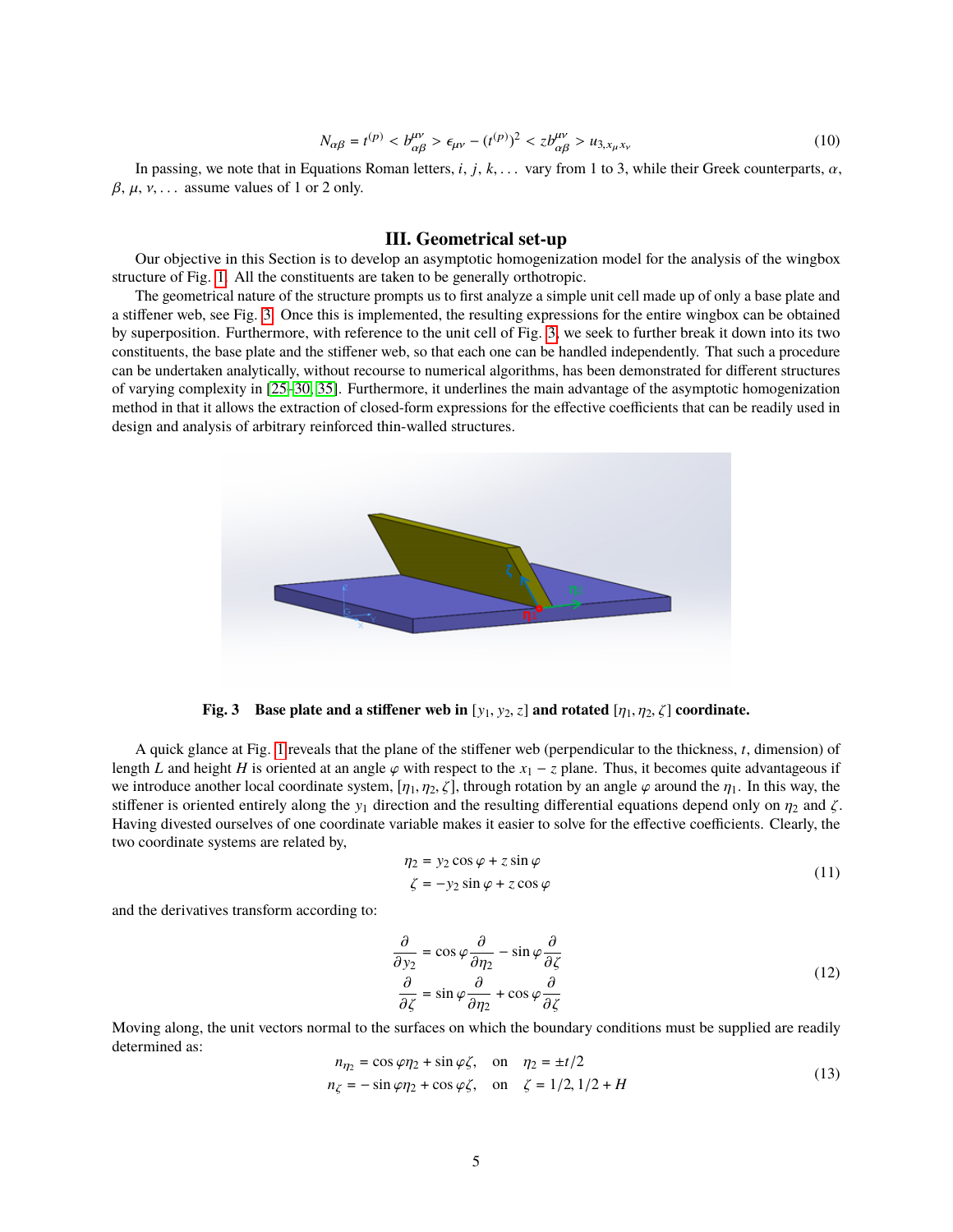If we further assume that the  $[\eta_1, \eta_2, \zeta]$  coordinate axes also coincide with the principal material axes of the orthotropic stiffener web (which is quite reasonable an assumption), then the elasticity tensor of this material with respect to the original  $[x_1, x_2, x_3]$  or, equivalently,  $[y_1, y_2, z]$  system is given as:

<span id="page-6-1"></span>
$$
C_{ijkl} = \begin{bmatrix} C_{11} & C_{12} & C_{13} & C_{14} & 0 & 0 \\ C_{12} & C_{22} & C_{23} & C_{24} & 0 & 0 \\ C_{13} & C_{23} & C_{33} & C_{34} & 0 & 0 \\ C_{14} & C_{24} & C_{34} & C_{44} & 0 & 0 \\ 0 & 0 & 0 & 0 & C_{55} & C_{56} \\ 0 & 0 & 0 & 0 & C_{56} & C_{66} \end{bmatrix}
$$
(14)

The relationship between the elastic coefficients appearing in Eq. [\(14\)](#page-6-1) and the principal material coefficients is expressed via the familiar tensor transformation law for a 4th order tensor, namely

Ī

$$
C_{ijkl} = a_{im}a_{jn}a_{kq}a_{lr}C^{(p)}_{m nqr}
$$
\n(15)

Í

where  $C_{ijkl}$  are the elastic properties referenced to the y<sub>1</sub>, y<sub>2</sub>, y<sub>3</sub> system and  $C_{m n q r}^{(p)}$  are their principal material counterparts.<br>Finally  $a_{ij}$  are the direction cosines of the rotation defined by Eq. (11) i Finally,  $a_{ij}$  are the direction cosines of the rotation defined by Eq. [\(11\)](#page-5-2) i.e.,

$$
a_{ij} = \begin{bmatrix} 1 & 0 & 0 \\ 0 & \cos \varphi & \sin \varphi \\ 0 & \sin \varphi & -\cos \varphi \end{bmatrix}
$$
 (16)

#### **IV. Solution of the unit cell problem**

<span id="page-6-0"></span>In this section we provide the solution of the unit cell problem of the structure of Fig. [3.](#page-5-1) An important assumption of our model is that the structures under examination are piece-wise homogeneous. Consequently, in view of the coordinate transformation of Eq. [\(11\)](#page-5-2), the unit cell problem of Eq. [\(6\)](#page-4-0) is modified to:

<span id="page-6-2"></span>
$$
\frac{\partial}{\partial \eta_2} \left[ \frac{\cos \varphi}{l_2} b_{i2}^{\mu \alpha} + \sin \varphi b_{i3}^{\mu \alpha} \right] + \frac{\partial}{\partial \zeta} \left[ \frac{-\sin \varphi}{l_2} b_{i2}^{\mu \alpha} + \cos \varphi b_{i3}^{\mu \alpha} \right] = 0
$$
\n
$$
\frac{\cos \varphi}{l_2} b_{i2}^{\mu \alpha} + \sin \varphi b_{i3}^{\mu \alpha} = \frac{-\cos \varphi}{l_2} C_{i2\mu\alpha} + \sin \varphi C_{i3\mu\alpha} \quad \text{on} \quad \eta_2 = \pm t/2
$$
\n
$$
\frac{-\sin \varphi}{l_2} b_{i2}^{\mu \alpha} + \cos \varphi b_{i3}^{\mu \alpha} = \frac{\sin \varphi}{l_2} C_{i2\mu\alpha} - \cos \varphi C_{i3\mu\alpha} \quad \text{on} \quad \zeta = 1/2, 1/2 + H
$$
\n(17)

Let us begin by obtaining the approximate solution for the "22" type problem; which refers to the solution of the Eq. [\(17\)](#page-6-2) for indices  $\mu = 2$ ,  $\alpha = 2$ , and pertains to the in-plane elastic coefficients in  $y_2$  direction; this follows directly from Eq. [\(17\)](#page-6-2) and is readily determined to be:

<span id="page-6-3"></span>
$$
\frac{\cos\varphi}{l_2}b_{i2}^{\mu\alpha} + \sin\varphi b_{i3}^{\mu\alpha} = \frac{-\cos\varphi}{l_2}C_{i2\mu\alpha} + \sin\varphi C_{i3\mu\alpha} \quad \text{on} \quad \eta_2 = \pm t/2
$$
\n
$$
\left.\frac{-\sin\varphi}{l_2}b_{i2}^{\mu\alpha} + \cos\varphi b_{i3}^{\mu\alpha} = \frac{\sin\varphi}{h_2}C_{i2\mu\alpha} + \cos\varphi C_{i3\mu\alpha} \quad \text{on} \quad \zeta = 1/2, 1/2 + H\right\}
$$
\nEverywhere in the stiffener web

From Eq. [\(7\)](#page-4-1) and Eq. [\(18\)](#page-6-3) we readily determine that:

$$
\frac{\partial N_2^{22}}{\partial \eta_2} = -\frac{\cos \varphi}{l_2}, \quad \frac{\partial N_2^{22}}{\partial \zeta} = -\frac{\sin \varphi}{l_2}, \quad \frac{\partial N_3^{22}}{\partial \zeta} = \frac{\partial N_3^{22}}{\partial \eta_2} = 0 \tag{19}
$$

Back-substituting into Eq. [\(7\)](#page-4-1) reveals that the corresponding  $b_{ij}^{22}$  elastic coefficients vanish in the region of the stiffener web and we therefore conclude that only the base plate contributes to the in-plane stiffness in the  $y_2$  direction, as will be determined shortly.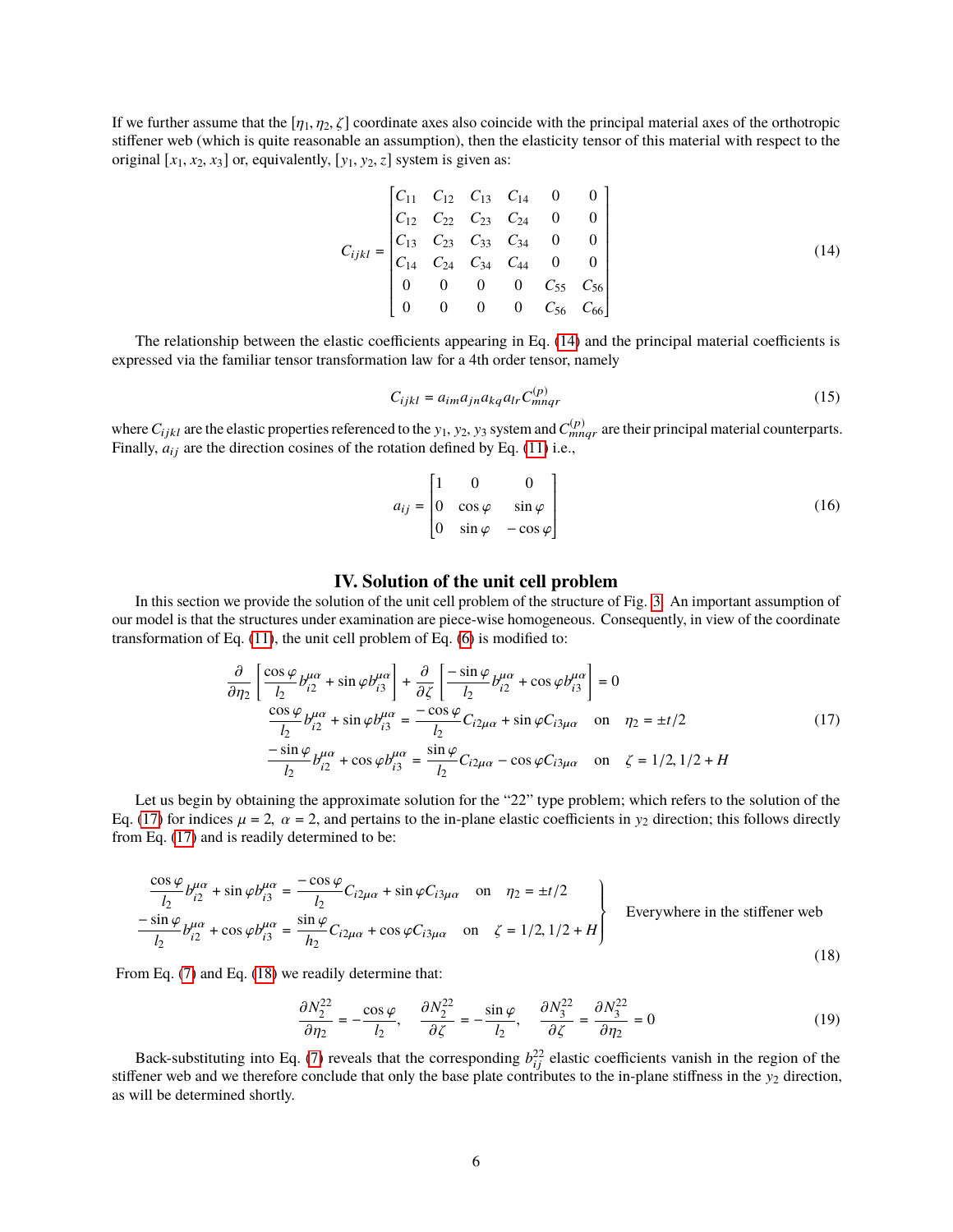Reference to Fig. [1](#page-2-0) reveals that the unit cell problem in the region of the base plate is best solved in the original  $[y_2, y_2, z]$  coordinate system because periodicity considerations stipulate that the resulting differential equations are independent of  $y_1$  and  $y_2$  and only depend on  $z$ . One thus obtains the following expressions for the base plate:

<span id="page-7-1"></span>
$$
b_{11}^{22} = C_{21} - \frac{C_{13}C_{23}}{C_{33}} = Q_{12}^{(B)}, \quad b_{22}^{22(B)} = C_{22} - \frac{C_{23}^2}{C_{33}^2} = Q_{22}^{(B)}
$$
  
\n
$$
b_{12}^{22} = b_{13}^{22} = b_{23}^{22} = b_{33}^{22} = 0
$$
  
\nIn the region of the base plate (20)

The solution of the "12" problems proceeds in the same manner. In fact, in this case solution is quite trivial and is:

$$
b_{11}^{12} = b_{22}^{12} = b_{12}^{12} = b_{13}^{12} = 0
$$
 In the region of the stiffener web  

$$
b_{12}^{12} = C_{66} = Q_{66}^{(B)}, b_{22}^{12} = 0, b_{11}^{12} = b_{12}^{13} = b_{23}^{23} = 0
$$
 In the region of the base (21)

The solution of the "11" type problems proceeds in an identical manner and is:

$$
b_{11}^{11} = C_{11} + \frac{2C_{12}C_{13} - C_{12}^2C_{33} - C_{13}^2C_{22}}{C_{22}C_{33} - C_{23}^2} = Q_{11}^{(S)}
$$
  
\n
$$
b_{11}^{22} = b_{11}^{11} = b_{12}^{11} = b_{13}^{11} = b_{33}^{11} = 0
$$
  
\nIn the region of the stiffener web

<span id="page-7-2"></span>
$$
b_{11}^{11} = C_{11} - \frac{C_{13}^2}{C_{33}} = Q_{11}^{(B)}, \ b_{22}^{11} = C_{12} - \frac{C_{23}C_{13}}{C_{33}} = Q_{21}^{(B)} \}
$$
 In the region of the base plate  

$$
b_{12}^{11} = b_{13}^{11} = b_{23}^{11} = b_{33}^{11} = 0
$$
 (23)

We now proceed with the estimation of the in-plane effective coefficients which are obtained via integration of the pertinent coefficient functions in Eqs. [\(20\)](#page-7-1)- [\(23\)](#page-7-2) over the volume of the unit cell according to:

<span id="page-7-3"></span>
$$
\langle \cdots \rangle = \int_{\Omega} (\cdots) \, dy_1 dy_2 dz \tag{24}
$$

A straight forward application of Eq. [\(24\)](#page-7-3) reveals the following expressions,

$$
\langle 1 \rangle_S = \int_{\Omega} d\eta_1 d\eta_2 d\zeta = \frac{Ht_2}{h_2} = F_S
$$
  

$$
\langle 1 \rangle_B = \int_{\Omega} dy_1 dy_2 dz = 1 = F_B
$$
 (25)

where the subscripts S and B denote the stiffener web and the base respectively and  $F_S$  is the cross-sectional area. The non-zero in-plane elastic coefficients are derived from Eqs. [\(20\)](#page-7-1)- [\(23\)](#page-7-2) as:

$$
A_{11} =  = t^{(p)} \left( Q_{11}^{(B)} F_B + Q_{11}^{(S)} F_S \right)
$$
  
\n
$$
A_{12} =  = t^{(p)} Q_{12}^{(B)}
$$
  
\n
$$
A_{22} =  = t^{(p)} Q_{22}^{(B)}
$$
  
\n
$$
A_{66} =  = t^{(p)} C_{66}^{(B)}
$$
\n(26)

where  $\langle Q_{ij} \rangle$  denotes the in-plane effective elastic coefficients.

<span id="page-7-0"></span>Thus, the in-plane elastic coefficients for the geometrical set-up of Fig. [3](#page-5-1) have been calculated. We will use the results to determine the corresponding effective coefficients of the wingbox structure.

### **V. Effective elastic coefficients for the wingbox structure**

In this section we extrapolate the results obtained for the basic unit cell of Fig. [3](#page-5-1) to their counterparts pertaining to the wingbox structure of Fig. [1.](#page-2-0) Due to symmetry of the structure we consider half of it as the unit cell. Consequently, the local problems can be solved in each region, where  $\Omega_1$  denotes the base plate,  $\Omega_2$  the stringer and  $\Omega_3$  the spar web, and by superposition the effective coefficients for the overall structure can be determined. As mentioned earlier on, the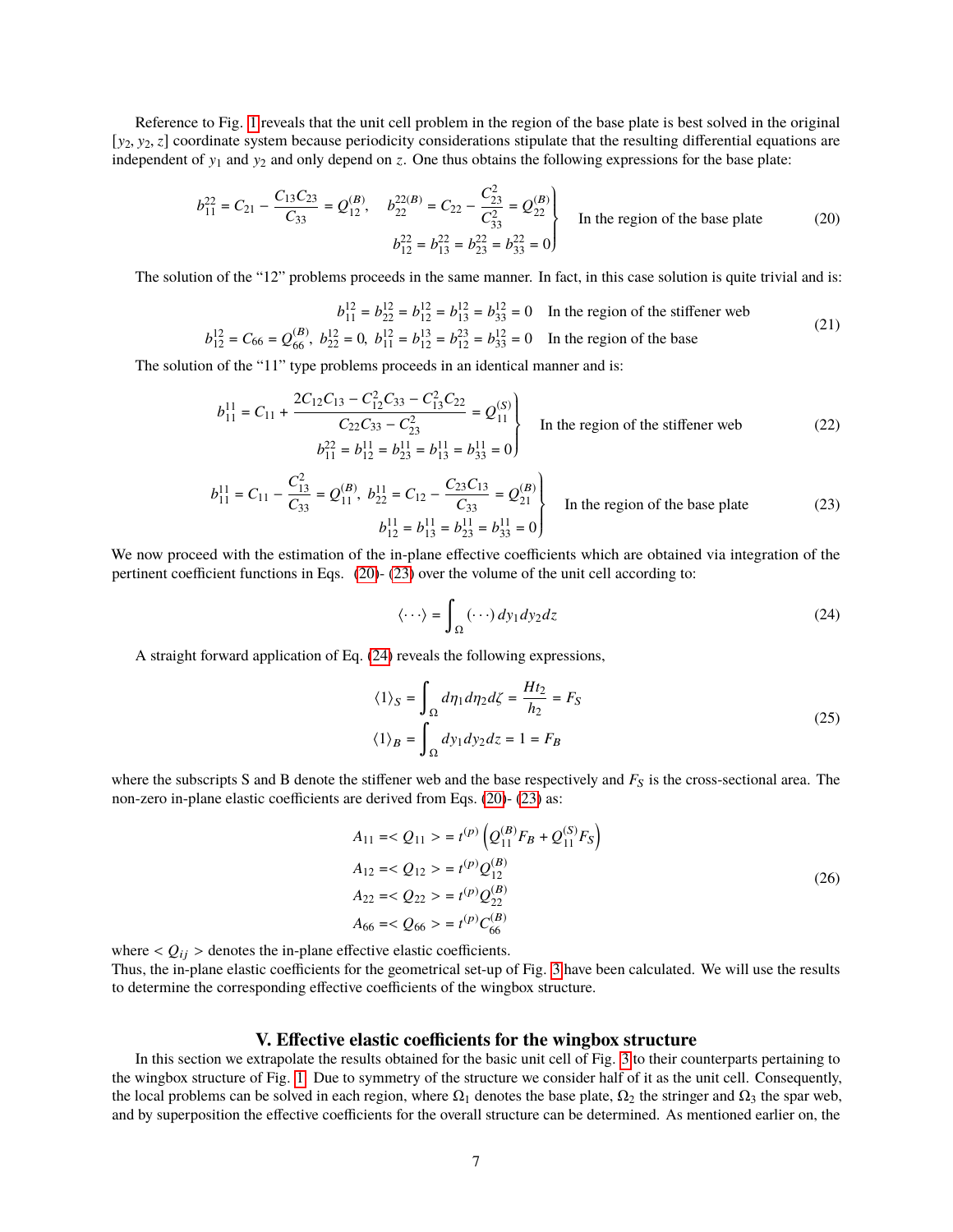contribution of each component of the wingbox is simply added without concern for the error incurred at the regions of overlap between these constituents. A complete mathematical justification for this argument in the form of the so-called principle of the split homogenized operator can be found in [\[8\]](#page-14-13).

<span id="page-8-0"></span>With reference to Fig. [4](#page-8-0) which shows the requisite geometrical parameters and to the averaging procedure defined in Eq. [\(24\)](#page-7-3), the final expressions for the effective in-plane elastic coefficients of the wingbox structure are given in Eq. [\(27\)](#page-8-1). In arriving at these expressions, we shifted the  $[\eta_1, \eta_2, \zeta]$  system from the middle of the lower base plate to the middle of the overall wingbox structure.



**Fig. 4 Basic unit cell of the wingbox structure.**

<span id="page-8-1"></span>
$$
A_{11} = 2t^{(p)} \left[ \{Q_{11}\}^{(\bar{1})} + \{Q_{11}\}^{(\bar{2})} \left[ \frac{6t_2 H_{st}^1}{l_b} + \frac{3t_2 l_{st}}{l_b} \right] + \{Q_{11}\}^{(\bar{3})} \frac{2t_2 H_{sw}}{l_b} \right]
$$
  
\n
$$
A_{12} = 2t^{(p)} \left[ \{Q_{12}\}^{(\bar{1})} \right] = A_{21}, \quad A_{22} = 2t^{(p)} \{Q_{22}\}^{(\bar{1})}
$$
  
\n
$$
A_{66} = 2t^{(p)} \{Q_{66}\}^{(\bar{1})}, \langle b_{12}^{11} \rangle = \langle b_{11}^{12} \rangle = \langle b_{12}^{22} \rangle = \langle b_{22}^{12} \rangle = \langle b_{i3}^{1} \rangle = 0
$$
\n(27)

In these expressions, each set of braces,  $\{\ldots\}$ , is endowed with a superscript that reflects a particular region of the collision ( $\bar{1}$ ) represents the base plate region ( $\bar{2}$ ) corresponds to the stringer and reg unit cell; region  $(\overline{1})$  represents the base plate, region  $(\overline{2})$  corresponds to the stringer and region  $(\overline{3})$  pertains to the spar web. Consequently, the parameters within a set of braces, reflect the elastic coefficients of the material identified by the corresponding superscript.

We now turn to obtain the out-of plane effective elastic coefficients. Due to the symmetry of wingbox structure about the mid-plane, the effective coupling coefficients are zero. In other words,

$$
\langle B \rangle = (t^{(p)})^2 \left\langle z b_{ij}^{mn} \right\rangle = 0 \tag{28}
$$

In order to determine the effective bending coefficients, we make use of the following expressions which are a consequence of Eq. [\(24\)](#page-7-3):

$$
\langle z^{2} \rangle_{\Omega_{3}} = \frac{t_{2}}{12l_{b}} (H_{sw})^{3} = I_{sw}, \ \langle z^{2} \rangle_{\Omega_{1}} = \frac{3H_{sw}^{(2)}t + 4t^{3} + 6H_{sw}t^{2}}{12} = I_{b}
$$
\n
$$
\langle z^{2} \rangle_{\Omega_{2, horizontal}} = \frac{l_{st}t_{1}}{12l_{b}} \left[ 3(2H_{st}^{(2)} - H_{sw})(2H_{st}^{(2)} - H_{sw} - 2t_{1}^{2}) + 4t_{1}^{3} \right] = I_{st}^{(2)}
$$
\n
$$
\langle z^{2} \rangle_{\Omega_{2, inclined}} = \sin^{2} \varphi \frac{t_{1}^{3}H_{st}^{(1)}}{12l_{b}} + \frac{\cos \varphi H_{st}^{(1)}t_{1}}{12l_{b}} \left[ 3(-H_{sw} + 2\cos \varphi H_{st}^{(2)})(-H_{sw} + 2\cos \varphi H_{st}^{(2)} - 2H_{st}^{(1)}) + 4((H_{st}^{(1)})^{2}\cos \varphi) \right] = I_{st}^{(1)}
$$
\n(29)

Here  $I_i$  represent the second moments of area of the cross sections of the reinforcing elements  $\Omega_i$ . With this regards, the non-vanish effective bending coefficients of the overall structure are obtained as follows: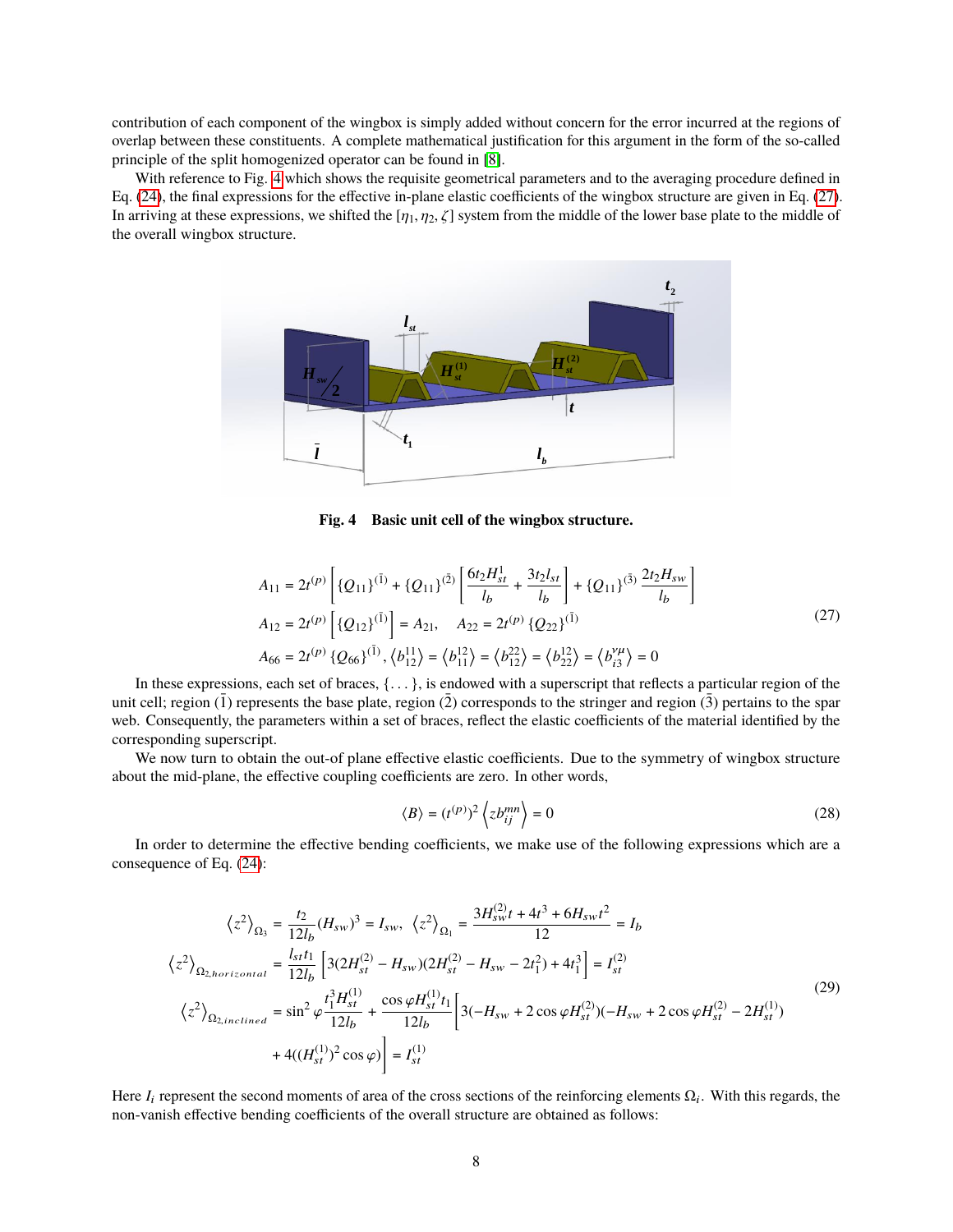$$
D_{11} = 2(t^{(p)})^3 \left[ \{ Q_{11} \}^{(\bar{1})} I_b + 3 \{ Q_{11} \}^{(\bar{2})} (I_{st}^{(2)} + 2I_{st}^{(1)}) + \{ Q_{11} \}^{(\bar{3})} I_{sw} \right]
$$
  
\n
$$
D_{12} = 2(t^{(p)})^3 \{ Q_{12} \}^{(\bar{1})} I_b = D_{21}, \quad D_{22} = 2(t^{(p)})^3 \{ \bar{Q}_{22} \}^{(\bar{1})} I_b
$$
\n(30)

<span id="page-9-1"></span>The effective torsional stiffness coefficient, $D_{66}$  can not be obtained in a closed form expression by means of the mechanics model used in this paper. Thus, we are forced to seek an approximate solution on the basis of the theory of torsion of thin-walled closed beams section [\[36\]](#page-15-8). We assume that the shear flow in the outer box is  $q_1$  and the corresponding flows in each cell are  $q_2 - q_7$  respectively, see Fig. [5](#page-9-1) The angle of twist for the outer skin is readily



**Fig. 5 Torsional shear flow.**

computed as,

<span id="page-9-2"></span>
$$
\theta_1 = \frac{a_{66}}{2A_1} \left[ \frac{4q_1 d_1}{t} + \frac{4q_1 d_2}{t} + \frac{4q_1 H_{sw}}{t_2} + \frac{\bar{l}_{st}}{t_1} \left[ 6q_1 - \sum_{n=2}^7 q_i \right] \right]
$$
(31)

where  $A_1$  is the enclosed area of the outer skin,  $d_1$  is the distance between the stringer and the spar web and  $d_2$  is the distance between the stringers and  $a_{66}$  is the element of the compliance matrix  $A$ . The angle of twist of  $i^{th}$  cell is given below:

<span id="page-9-3"></span>
$$
\theta_i = \frac{a_{66}}{2A_i} \left[ \left[ \frac{2H_{st}^1 + \bar{l}_{st}}{t_1} \right] q_i - \frac{q_1 - q_i}{t} \bar{l}_{st} \right]
$$
(32)

We also assume that the angle of twist is the same for all cells, i.e

$$
\theta_1 = \theta_2 = \theta_3 = \dots \theta_7 = \theta \tag{33}
$$

Then, equations [\(31\)](#page-9-2) and [\(32\)](#page-9-3) constitute a linear system of seven unknows  $q_i$ ,  $i = 1, ...7$ , from the solutions of which each shear flow can be determined in terms of the angle of twist  $\theta$ , see Appendix B. As well, the to each shear flow can be determined in terms of the angle of twist  $\theta$ , see Appendix B. As well, the torsional moment is given by,

<span id="page-9-4"></span>
$$
T = 2A_1q_1 + 2\sum_{i=2}^{7} A_iq_i
$$
 (34)

<span id="page-9-0"></span>Substituting the expressions of the shear flows into [\(34\)](#page-9-4) and dividing by  $\theta$  gives the approximate solution fo the torsional stiffness for the wingbox structure. The rather lengthy expression is given in Appendix B.

## **VI. Conclusion**

The asymptotic homogenization technique was used to analyze a wingbox structure made up of reinforcing elements arranged in a trapezoidal configuration. The premise of asymptotic homogenization is that it successfully decouples the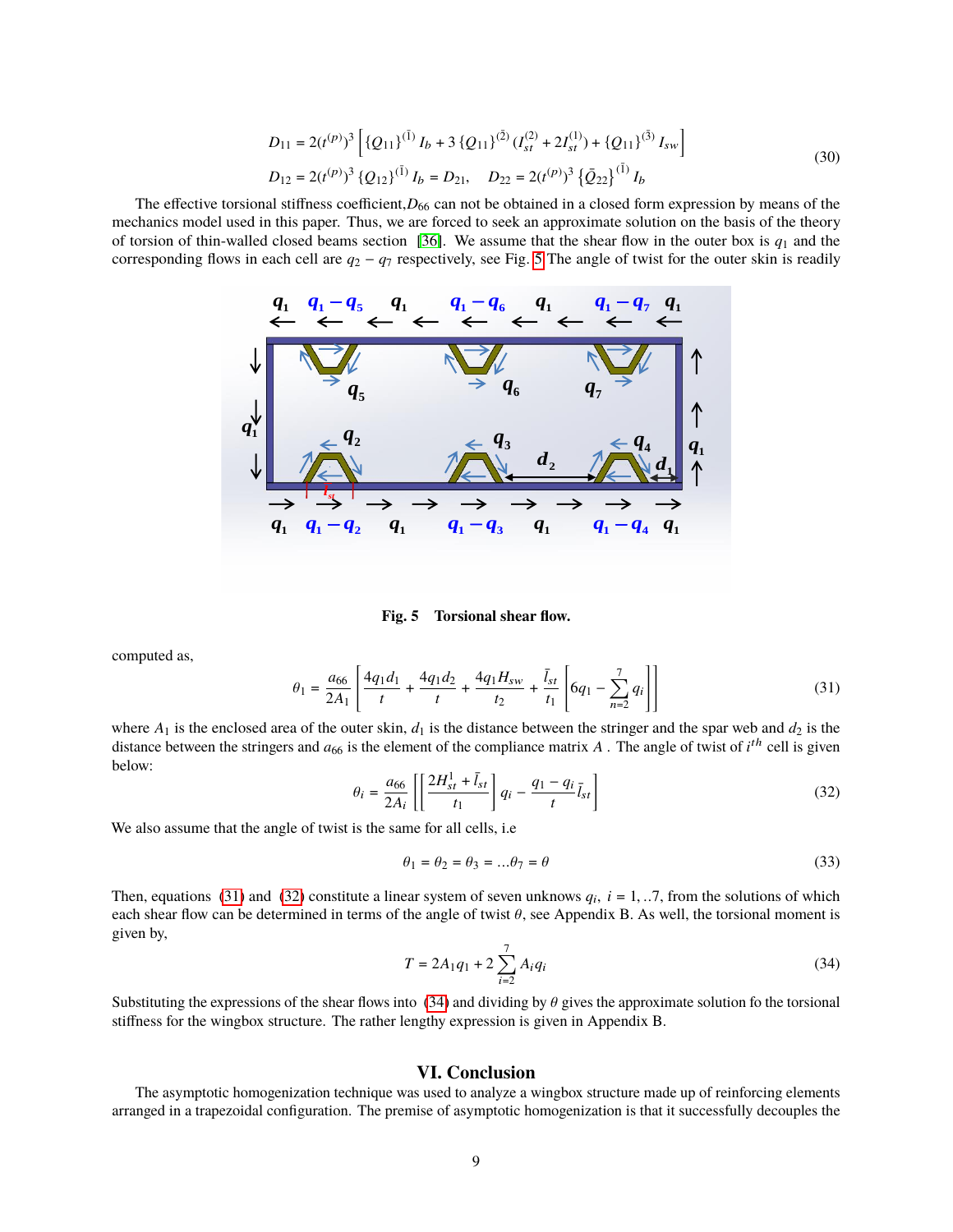microscopic or local problem which is a function of the substructural variations within the periodicity cell, namely the number, properties and spatial orientation of the reinforcing elements, from the macroscopic problem which is a manifestation of the global formulation. The local problem yields the so-called unit cell problems from which the effective in-plane elastic coefficients are extracted. In the case of the wingbox, the requisite unit cell problem with associated boundary conditions was solved in each region of the unit cell and then the results were superposed to obtain the effective elastic coefficients of the entire structure. In adhering to this methodology, we are ignoring complications arising at regions of overlap or intersection of the various constituents of the unit cell; these regions are highly localized and do not contribute significantly to the integral over the volume of the unit cell. The methodology followed in this work culminated in closed-form expressions for the elastic coefficients; this shows the usefulness of asymptotic homogenization models in engineering analysis and design since they can be applied to arbitrary thin-walled structures with different architectures.

### **Appendix A**

In this Appendix a brief overview of work presented in [\[27\]](#page-15-4) is given. Only the salient features are shown here. In particular, details of the development of the unit cell problem pertinent to the homogenized model in [\(6\)](#page-4-0) is given.

The process begins with the introduction of the "fast" variables as defined by [\(4\)](#page-4-2). The next step pertains to the expansion of the dependent field variables in powers of *t* as follows:

<span id="page-10-0"></span>
$$
u_i(\mathbf{x}, \mathbf{y}, z) = u_i^{(0)}(\mathbf{x}) + tu_i^{(1)}(\mathbf{x}, \mathbf{y}, z) + t^2 u_i^{(2)}(\mathbf{x}, \mathbf{y}, z) + O(t^3)
$$
  
\n
$$
\sigma_{ij}(\mathbf{x}, \mathbf{y}, z) = \sigma_{ij}^{(0)}(\mathbf{x}, \mathbf{y}, z) + t \sigma_{ij}^{(1)}(\mathbf{x}, \mathbf{y}, z) + t^2 \sigma_{ij}^{(2)}(\mathbf{x}, \mathbf{y}, z) + O(t^3)
$$
\n(A.1)

Substituting  $(A.1)$  into the equilibrium equation in  $(3)$  and comparing terms with like powers of *t* results in the following expressions:

<span id="page-10-1"></span>
$$
\frac{1}{\bar{l}_a} \sigma_{i\alpha,\alpha y}^{(0)} + \sigma_{i3,z}^{(0)} = 0
$$
\n
$$
\sigma_{i\alpha,\alpha x}^{(0)} + \frac{1}{\bar{l}_a} \sigma_{i\alpha,\alpha y}^{(0)} + \sigma_{i3,z}^{(1)} = 0
$$
\n
$$
\sigma_{i\alpha,\alpha x}^{(1)} + \frac{1}{\bar{l}_a} \sigma_{i\alpha,\alpha y}^{(2)} + \sigma_{i3,z}^{(2)} = f_i
$$
\n
$$
\sigma_{i\alpha,\alpha x}^{(2)} + \frac{1}{\bar{l}_a} \sigma_{i\alpha,\alpha y}^{(3)} + \sigma_{i3,z}^{(3)} = g_i
$$
\n
$$
\frac{a}{\bar{l}_a} \sigma_{i\alpha,\alpha y}^{(n+1)} + \sigma_{i3,z}^{(n+1)} = 0, \quad n \ge 0
$$
\n(A.2)

where

<span id="page-10-2"></span>
$$
\sigma_{ij}^{(0)} = c_{ijka} [u_{k,ax}^{(0)} + \bar{l}_{\alpha}^{-1} u_{k,ay}^{(1)} + c_{ilk3} u_{k,z}^{(1)}]
$$
\n
$$
\sigma_{ij}^{(n)} = c_{ijka} [u_{k,ax}^{(n)} + \bar{l}_{\alpha}^{-1} u_{k,ay}^{(n+1)} + c_{ilk3} u_{k,z}^{(n+1)}], \ n \ge 1
$$
\n(A.3)

Here  $\bar{l}_{\alpha}$  is the ratio of the dimensionless length (in direction  $x_i$ ) to the dimensionless thickness of the plate. In other words,

$$
\bar{l}_{\alpha} = \frac{l_{\alpha}}{t} \tag{A.4}
$$

For the sake of economy of notation in [\(A.2\)](#page-10-1) in the sequel we adopt the following short hand convention:

σ

$$
\frac{\partial \sigma_{ij}}{\partial x_j} = \sigma_{ij,jx} \tag{A.5}
$$

Averaging [\(A.2\)](#page-10-1) in the sense of [\(24\)](#page-7-3) and using, at the same time, the boundary conditions in [\(5\)](#page-4-3) we obtain the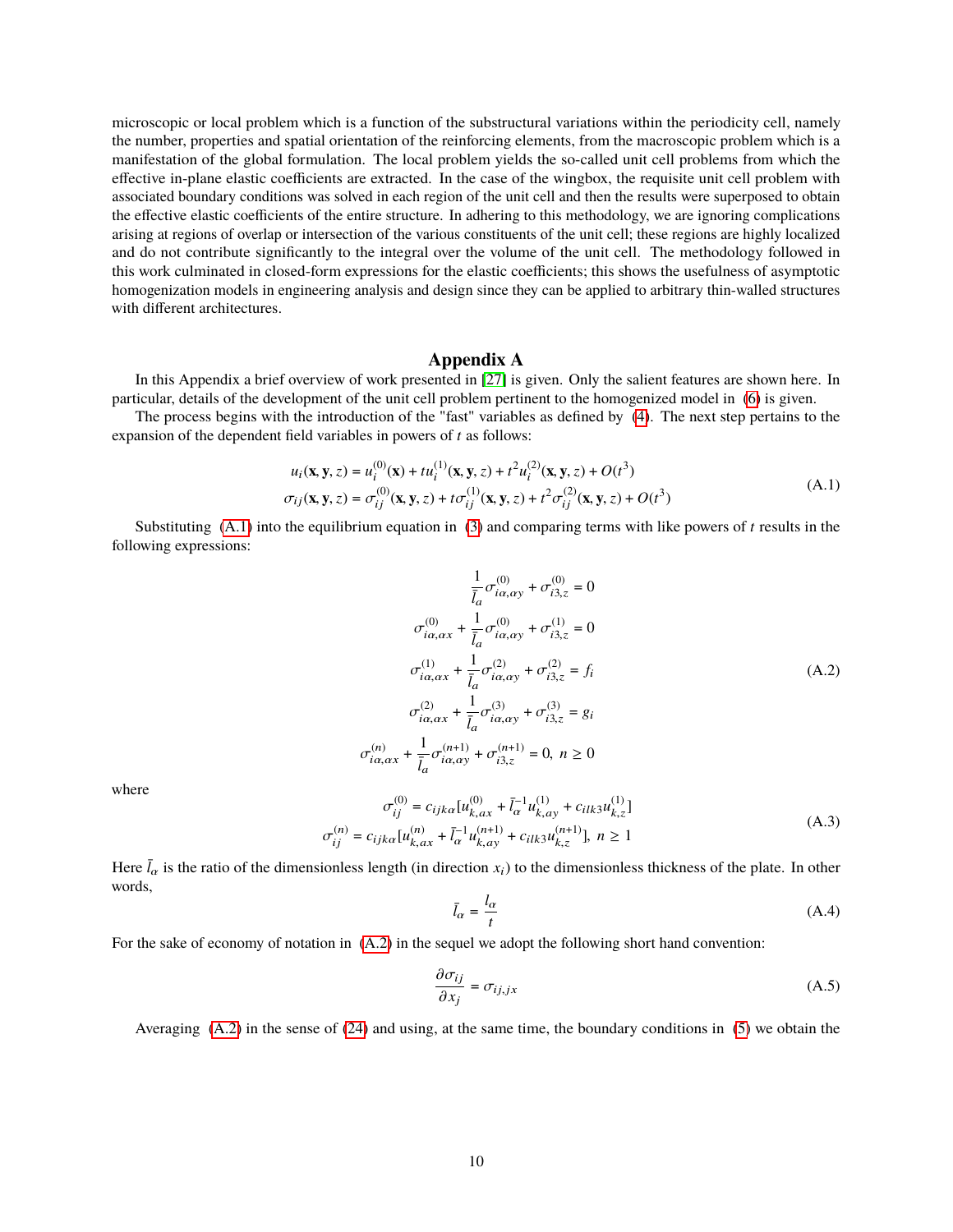following expressions for the stress and moment resultants,

 $(0)$ 

<span id="page-11-2"></span>
$$
N_{\alpha\beta,\chi\beta}^{(0)} = 0, N_{\alpha\beta,\chi\beta}^{(1)} + tr_a^*(x_\gamma) = t \langle f_a \rangle,
$$
  
\n
$$
N_{\alpha\beta,\chi\beta}^{(n)} = 0 \text{ where } n \ge 2
$$
  
\n
$$
Q_{\beta,\chi\beta}^{(1)} = 0, \quad Q_{\beta,\chi\beta}^{(2)} + t q_3^*(x_\gamma) = t \langle g_3 \rangle,
$$
  
\n
$$
Q_{\beta,\chi\beta}^{(n)} = 0 \text{ where } n \ge 3
$$
\n(4.6)

and

$$
M_{\alpha\beta,\kappa\beta}^{(0)} + t \langle Q_a^{(1)} \rangle = 0,
$$
  
\n
$$
M_{\alpha\beta,\kappa\beta}^{(1)} + t^2 \rho_a^*(\mathbf{x}) - t \langle Q_a^{(2)} \rangle = t^2 \langle z f_a \rangle
$$
  
\n
$$
M_{\alpha\beta,\kappa\beta}^{(2)} - t \langle Q_a^{(3)} \rangle = 0,
$$
  
\n
$$
\langle z \sigma_{3\beta,\kappa\beta}^{(2)} + \sigma_3^*(\mathbf{x}) = \langle z g_3 \rangle
$$
  
\n
$$
M_{\alpha\beta,\kappa\beta}^{(n)} = 0 \text{ where } n \ge 3
$$
\n(4.7)

where we define:

$$
r_a^*(\mathbf{x}) = \int_{-1/2}^{1/2} \int_{-1/2}^{1/2} (\omega^+ r_a^+ + \omega^- r_a^-) dy_1 dy_2
$$
  
\n
$$
q_3^*(\mathbf{x}) = \int_{-1/2}^{1/2} \int_{-1/2}^{1/2} (\omega^+ q_3^+ + \omega^- q_3^-) dy_1 dy_2
$$
  
\n
$$
\rho_a^*(\mathbf{x}) = \int_{-1/2}^{1/2} \int_{-1/2}^{1/2} (z^+ \omega^+ r_a^+ + z^- \omega^- r_a^-) dy_1 dy_2
$$
  
\n
$$
\sigma_3^*(\mathbf{x}) = \int_{-1/2}^{1/2} \int_{-1/2}^{1/2} (z^+ \omega^+ q_3^+ + z^- \omega^- q_3^-) dy_1 dy_2
$$
\n(A.9)

We now proceed to the determination of the leading terms in the asymptotic expansion of the mechanical displacement. To this end, substitution of the first term of the  $(A.1)$ , defined in  $(A.3)$  for  $n = 0$  into the first and second expressions  $(n = 1)$  of [\(A.2\)](#page-10-1), keeping at the same time, the boundary conditions in mind [\(5\)](#page-4-3), results in the following boundary value problem:

<span id="page-11-0"></span>
$$
D_{ik}u_k^{(1)} = -C_{ika}(\mathbf{y}, z)u(\mathbf{x})_{k, \alpha x}^{(0)}
$$
  
\n
$$
[L_{ijk}u_k^{(1)} + c_{ijk\alpha}u_{k, \alpha x}]N_j^{\pm}, \text{ on } \mathbb{Z}^{\pm}
$$
\n(A.10)

Here, the differential operators are defined as below,

$$
L_{ijk} = c_{ijk\alpha} \frac{1}{l_{\alpha}} \frac{\partial}{\partial y_{\alpha}} + c_{ijk3} \frac{\partial}{\partial z}
$$
  
\n
$$
D_{ij} = \frac{1}{l_{\alpha}} \frac{\partial}{\partial y_{\alpha}} L_{i\alpha j} + \frac{\partial}{\partial z} L_{i3 j}
$$
\n(A.11)

and the parameter  $C_{ik\alpha}$  as,

$$
C_{ik\alpha} = \frac{1}{\bar{l}_{\alpha}} \frac{\partial c_{i\beta k\alpha}}{\partial y_{\beta}} + \frac{\partial c_{i3k\alpha}}{\partial z}
$$
 (A.12)

The separation of variables on the right hand side of the [\(A.10\)](#page-11-0) equation prompts us to assume the following form for the solution of  $\mathbf{u}^{(1)}$ ,

<span id="page-11-1"></span>
$$
u_i^{(1)}(\mathbf{x}, \mathbf{y}, z) = N_i^{k\alpha}(\mathbf{y}, z) \frac{\partial u_k^{(0)}}{\partial x_{\alpha}} + \omega_i(x)
$$
 (A.13)

where  $N_i^{k\alpha}$  are the so called "local functions". Back substitution of  $(A.13)$  into the  $(A.10)$  results in the following unit cell problem,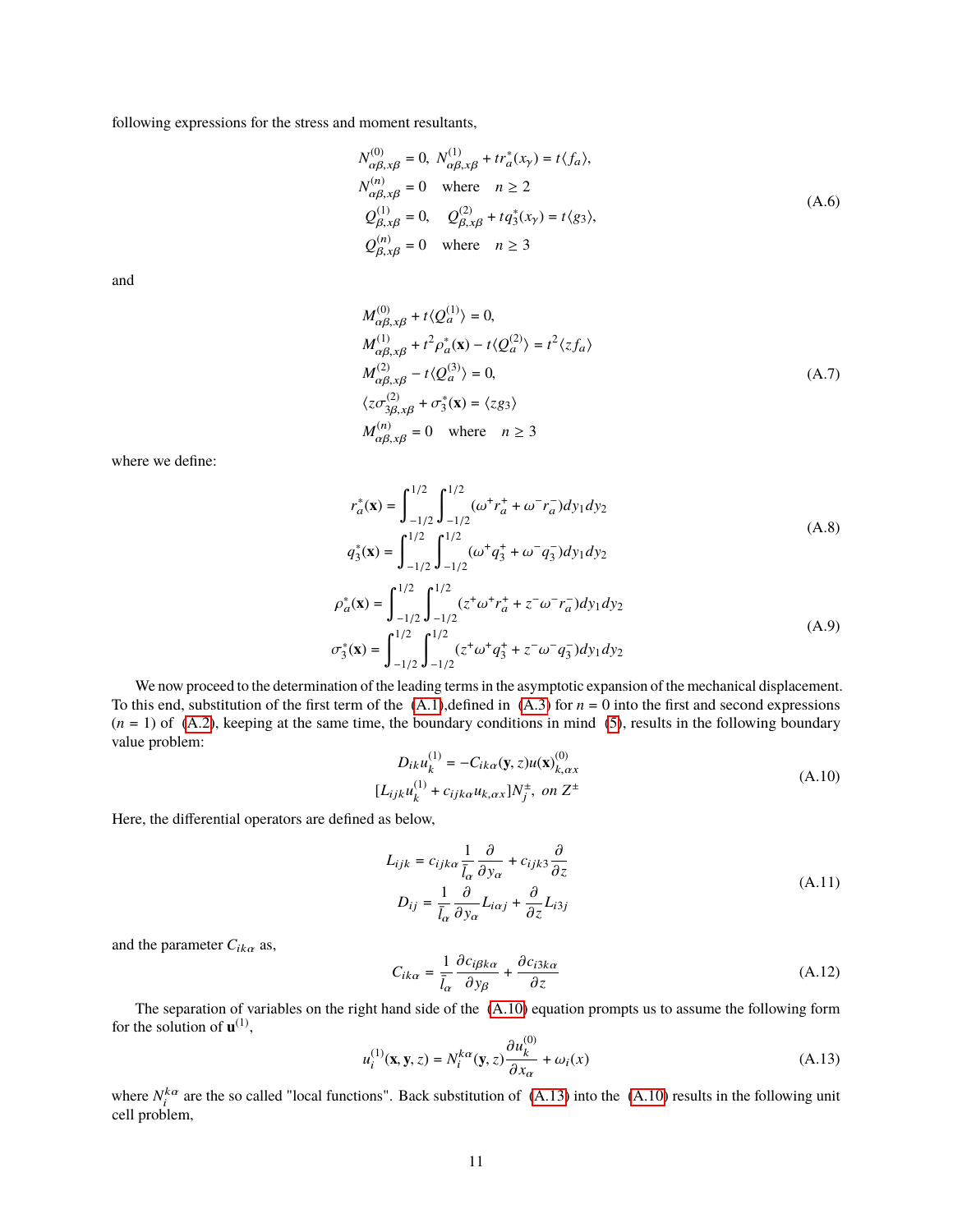<span id="page-12-0"></span>
$$
\frac{1}{\bar{l}_{\beta}} \frac{b_{i\beta}^{\mu\alpha}}{\partial y_{\alpha}} + \frac{b_{i3}^{\mu\alpha}}{\partial z} = 0, \text{ with}
$$
\n
$$
\frac{1}{\bar{l}_{\beta}} b_{i\beta}^{\mu\alpha} n_{\beta}^{\pm} + b_{i3}^{\mu\alpha} n_{3}^{\pm} = 0, \text{ on } S^{\pm}
$$
\n(A.14)

where

$$
b_{ij}^{\mu\alpha} = L_{ijk} N_k^{\mu\alpha} + C_{ijk\alpha}
$$
 (A.15)

In the analysis of the homogenized plate model the possibility of finding an exact solution often plays a significant role. In our case an exact solution for  $k, \alpha = 1, 3$  and 3, 2 can be readily found from [\(A.14\)](#page-12-0) and is

$$
N_1^{31} = -z; \quad N_2^{31} = 0; \quad N_1^{32} = 0
$$
  
\n
$$
N_2^{32} = -z; \quad N_2^{31} = 0; \quad N_3^{32} = 0
$$
\n(A.16)

Thus, it follows that

$$
b_{ij}^{31} = b_{ij}^{32} = 0 \tag{A.17}
$$

With these solutions, expressions [\(A.13\)](#page-11-1) can be simplified as follows:

<span id="page-12-2"></span>
$$
u_1^{(1)} = -z u_{3,1x}^{(0)} + N_1^{\beta \alpha} u_{\beta,\alpha x}^{(0)} + \omega_1(x)
$$
  
\n
$$
u_2^{(1)} = -z u_{3,2x}^{(0)} + N_2^{\beta \alpha} u_{\beta,\alpha x}^{(0)} + \omega_2(x)
$$
  
\n
$$
u_3^{(1)} = N_3^{\beta \alpha} u_{\beta,\alpha x}^{(0)} + \omega_3(x)
$$
\n(A.18)

We now move on to the determination of the leading term in the asymptotic expansion for mechanical stress. Substitution of [\(A.13\)](#page-11-1) into the first expression of [\(A.3\)](#page-10-2) and averaging leads to the following expression:

<span id="page-12-1"></span>
$$
\langle \sigma_{ij}^{(0)} \rangle = \langle b_{ij}^{\alpha \beta} \rangle u_{\alpha, \beta x}^{(0)} \tag{A.19}
$$

Subsequently, substitution of [\(A.19\)](#page-12-1) into the first expression of [\(A.6\)](#page-11-2) reveals, in comjuction with the boundary conditions, that

$$
u_{\alpha}^{(0)} = 0 \quad \text{and} \quad \sigma_{ij}^{(0)} = 0 \tag{A.20}
$$

To this end, the expressions in [\(A.18\)](#page-12-2) may be written down as follows:

<span id="page-12-3"></span>
$$
u_1^{(1)} = -z u_{3,1x}^{(0)} \omega_1(x)
$$
  
\n
$$
u_2^{(1)} = -z u_{3,2x}^{(0)} + \omega_2(x)
$$
  
\n
$$
u_3^{(1)} = \omega_3(x)
$$
\n(A.21)

We now proceed to obtain the next term,  $\sigma_{ij}^{(1)}$ , of the mechanical stress field expansion. As such, we substitute ressions (A 21) into the second expression in (A 3) and to arrive at the following equation: expressions [\(A.21\)](#page-12-3) into the second expression in [\(A.3\)](#page-10-2) and to arrive at the following equation:

$$
\sigma_{ij}^{(1)} = c_{ij\alpha\beta} \left[ -z u_{3,\alpha\beta x}^{(0)} + \omega_{\alpha,\beta x} \right] + c_{ij3\beta} \omega_{3,\beta x} + c_{ijk\beta} \bar{l}_{\beta}^{-1} u_{k,\beta y}^{(2)} + c_{ijk3} u_{k,z}^{(2)} \tag{A.22}
$$

Combination of this equation with [\(A.2\)](#page-10-1) leads to the following system:

<span id="page-12-4"></span>
$$
D_{ik}u_k^{(2)} = (c_{i3b\beta\alpha} + zC_{i\alpha\beta}u_{3,x_\alpha x_\beta}^{(0)})
$$
  
\n
$$
[L_{ijk}u_k^{(2)} - zc_{ij\alpha\beta}u_{3,x_\alpha x_\beta}^{(0)}]N_j^{\pm}, \text{ on } Z^{\pm}
$$
\n(A.23)

As previously, the solution of [\(A.23\)](#page-12-4) may be written down as:

$$
u_i^{(2)} = -N_i^{(1)\alpha\beta} u_{3,x_\alpha x_\beta}^{(0)} + \omega_i^{(*)}(x)
$$
 (A.24)

Following the same procedure as before we arrive at the second unit cell problem,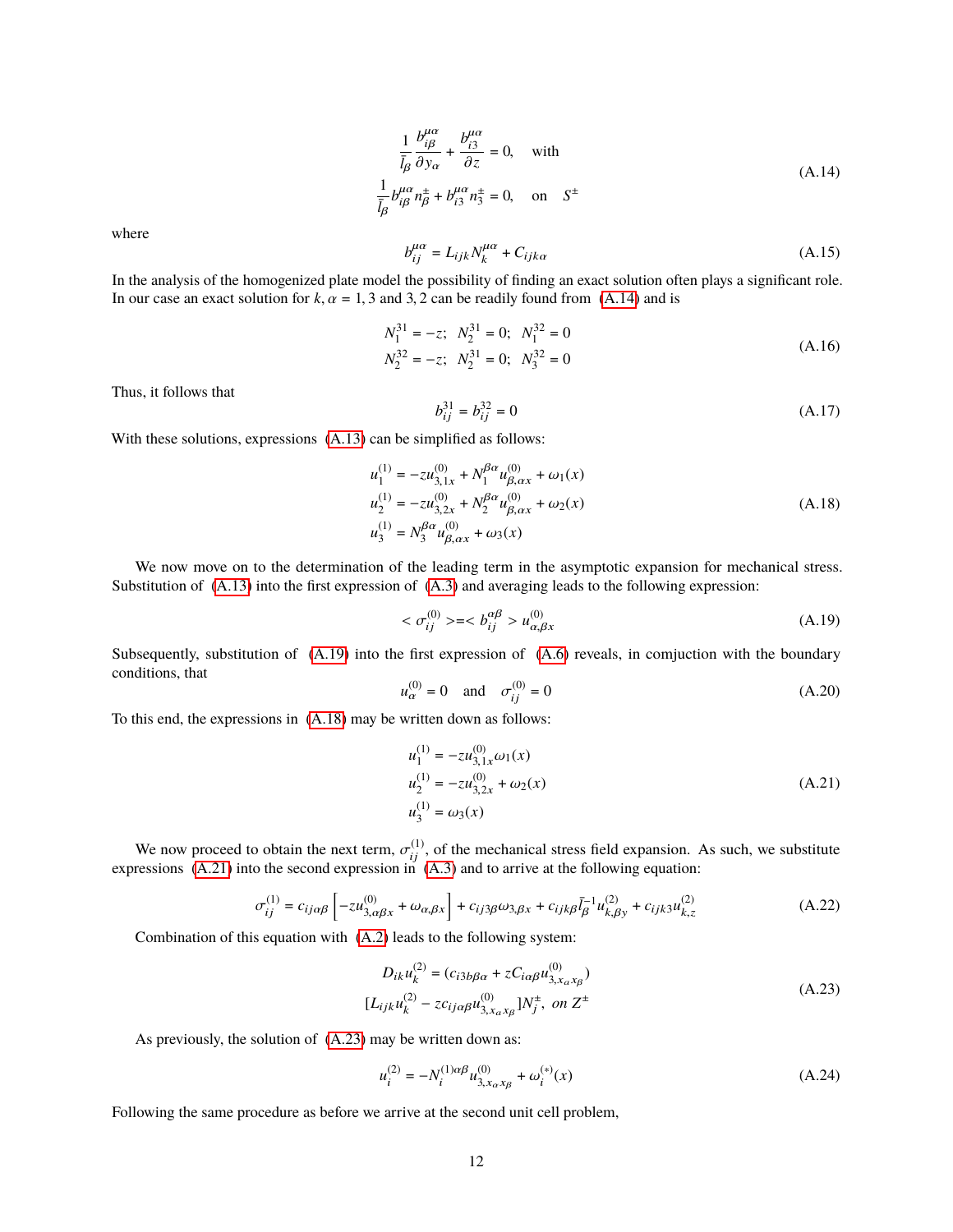<span id="page-13-3"></span>
$$
\frac{1}{\bar{l}_\beta} \frac{b_{i\beta}^{(1)\mu\alpha}}{\partial y_\beta} + \frac{b_{i3}^{(1)\mu\alpha}}{\partial z} = 0, \quad \text{with}
$$
\n
$$
\frac{1}{\bar{l}_\beta} b_{i\beta}^{(1)\mu\alpha} n_\beta^{\pm} + b_{i3}^{(1)\mu\alpha} n_3^{\pm} = 0, \quad \text{on} \quad S^{\pm}
$$
\n(A.25)

where

<span id="page-13-2"></span>
$$
b_{ij}^{(1)\mu\alpha} = L_{ijk} N_k^{(1)\mu\alpha} + z C_{ijk\alpha}
$$
 (A.26)

The presence of *z* coordinate in [\(A.26\)](#page-13-2) reveals that the unit cell problem [\(A.25\)](#page-13-3) is related to out-of-plane deformation of the homogenized reinforced plate.

Finally, using the results of this Appendix allow us to write down the stress and moment resultants pertaining to the homogenized plate in a form familiar to the classical composite laminate theory, see for example [\[34\]](#page-15-6). Thus:

$$
N_{\alpha\beta} = t < b_{\alpha\beta}^{\mu\nu} > \epsilon_{\mu\nu} - t^2 < b_{\alpha\beta}^{(1)\mu\nu} > u_{3,x_\mu x_\nu} M_{\alpha\beta} = t^2 < z b_{\alpha\beta}^{\mu\nu} > \epsilon_{\mu\nu} - t^3 < z b_{\alpha\beta}^{(1)\mu\nu} > u_{3,x_\mu x_\nu}
$$
\n(A.27)

#### **Appendix B**

The solution of the system [\(31\)](#page-9-2) and [\(32\)](#page-9-3) in terms of  $\theta$  is shown below:

$$
q_1 = \theta \frac{3\delta_{12} + 3\delta_{13} - \delta_{22}}{3\delta_{12}\delta_{21} - \delta_{11}\delta_{22} + 3\delta_{13}\delta_{21}} = \theta \frac{\Delta_1}{\Delta_8}
$$
  
\n
$$
q_2 = q_3 = \dots = q_7 = \theta \frac{\delta_{21} - \delta_{11}}{3\delta_{12}\delta_{21} - \delta_{11}\delta_{22} + 3\delta_{13}\delta_{21}} = \frac{\Delta_2}{\Delta_8}, \ i = 2,..7
$$
\n(B.1)

where,

$$
\delta_{11} = \frac{a_{66}}{2A_1} \left( \frac{4d_1}{t} + \frac{4d_2}{t} + \frac{4H_{sw}}{t_2} + \frac{6\bar{l}_{st}}{t_1} \right)
$$
  
\n
$$
\delta_{12} = -\frac{a_{66}\bar{l}_{st}}{2A_2t}, \ \delta_{13} = -\frac{a_{66}\bar{l}_{st}}{2A_1t}
$$
  
\n
$$
\delta_{22} = \frac{a_{66}}{2A_2} \left( \frac{2H_{st}^1}{t_1} + \frac{l_{st}}{t_1} + \frac{\bar{l}_{st}}{t} \right)
$$
\n(B.2)

Substituting [\(B.1\)](#page-10-0) into [\(34\)](#page-9-4) results in the following expression:

$$
\theta = \frac{T\Delta_8}{2A_1\Delta_1 + 12A_2\Delta_2} = \frac{T\Delta_8}{\Delta_9}
$$
(B.3)

Therefore, the torsional stiffness coefficient is given by:

$$
\theta = a_{66} \frac{\Delta_9}{\Delta_8} \tag{B.4}
$$

#### **Acknowledgments**

The authors would like to thank Science Foundation Ireland (SFI) for funding Spatially and Temporally VARIable COMPsite Structures (VARICOMP) Grant No. (15/RP/2773) under its Research Professor programme.

# **References**

- <span id="page-13-0"></span>[1] Compton, B. G., and Lewis, J. A., "3D-printing of lightweight cellular composites," *Advanced materials*, Vol. 26, No. 34, 2014, pp. 5930–5935.
- <span id="page-13-1"></span>[2] Campbell, I., Bourell, D., and Gibson, I., "Additive manufacturing: rapid prototyping comes of age," *Rapid prototyping journal*, Vol. 18, No. 4, 2012, pp. 255–258.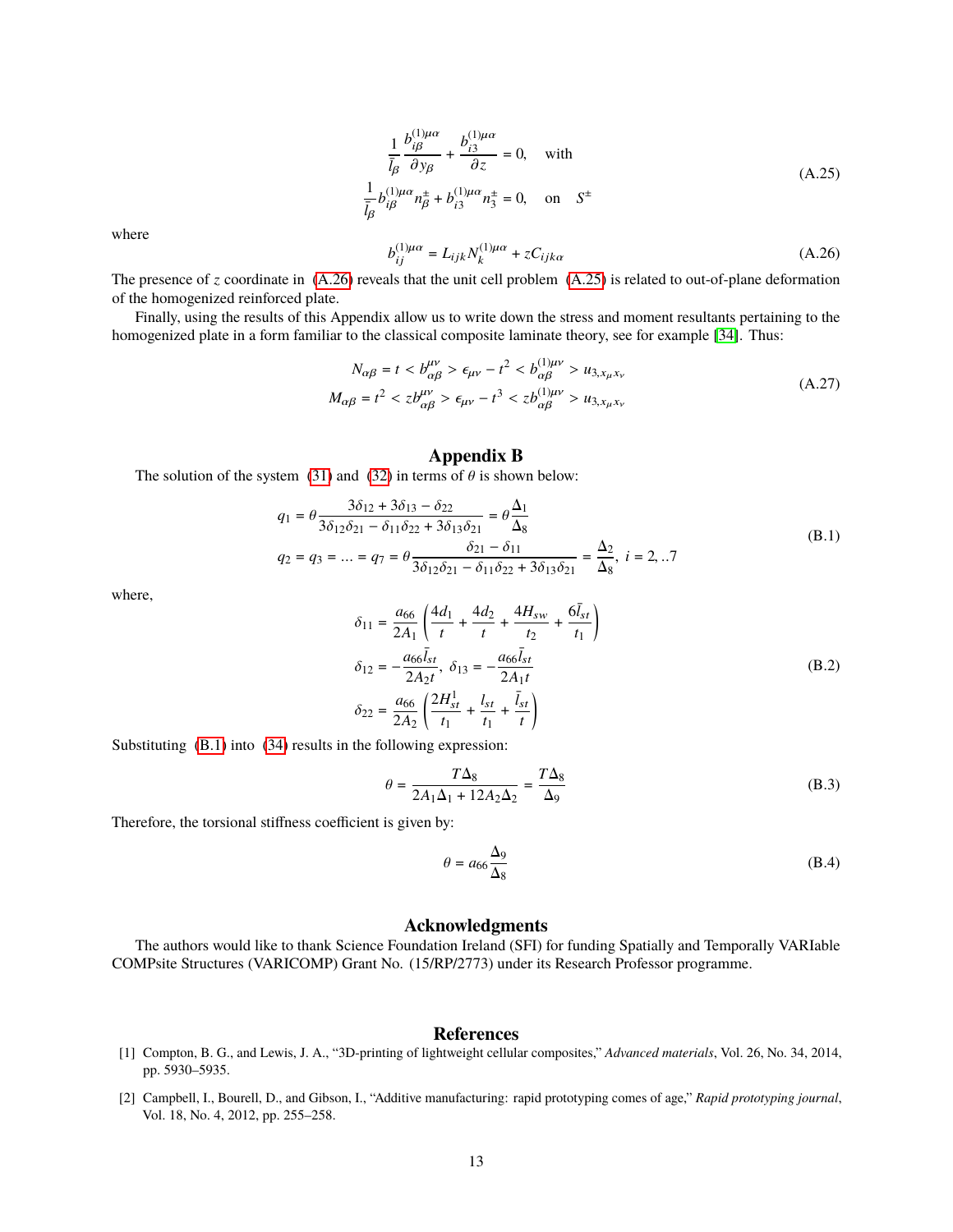- <span id="page-14-0"></span>[3] Mouritz, A., Gellert, E., Burchill, P., and Challis, K., "Review of advanced composite structures for naval ships and submarines," *Composite structures*, Vol. 53, No. 1, 2001, pp. 21–42.
- [4] Lachenal, X., Daynes, S., and Weaver, P. M., "Review of morphing concepts and materials for wind turbine blade applications," *Wind Energy*, Vol. 16, No. 2, 2013, pp. 283–307.
- [5] Daynes, S., and Weaver, P. M., "Review of shape-morphing automobile structures: concepts and outlook," *Proceedings of the Institution of Mechanical Engineers, Part D: Journal of Automobile Engineering*, Vol. 227, No. 11, 2013, pp. 1603–1622.
- <span id="page-14-1"></span>[6] Thill, C., Etches, J., Bond, I., Potter, K., and Weaver, P., "Composite corrugated structures for morphing wing skin applications," *Smart Materials and Structures*, Vol. 19, No. 12, 2010, p. 124009.
- <span id="page-14-2"></span>[7] Bensoussan, A., Lions, J.-L., and Papanicolaou, G., *Asymptotic analysis for periodic structures*, Vol. 5, North-Holland Publishing Company Amsterdam, 1978.
- <span id="page-14-13"></span>[8] Bakhvalov, N. S., and Panasenko, G., *Homogenisation: averaging processes in periodic media: mathematical problems in the mechanics of composite materials*, Vol. 36, Springer Science & Business Media, 2012.
- [9] Sanchez-Palencia, E., "Homogenization of second order equations," *Non-Homogeneous Media and Vibration Theory*, 1980, pp. 45–83.
- <span id="page-14-3"></span>[10] Cioranescu, D., and Donato, P., "An introduction to homogenization, volume 17 of Oxford Lecture Series in Mathematics and its Applications," *The Clarendon Press Oxford University Press, New York*, Vol. 4, 1999, p. 118.
- <span id="page-14-4"></span>[11] Hadjiloizi, D., Georgiades, A., Kalamkarov, A., and Jothi, S., "Micromechanical modeling of piezo-magneto-thermo-elastic composite structures: Part I–Theory," *European Journal of Mechanics-A/Solids*, Vol. 39, 2013, pp. 298–312.
- <span id="page-14-5"></span>[12] Hadjiloizi, D., Georgiades, A., Kalamkarov, A., and Jothi, S., "Micromechanical modeling of piezo-magneto-thermo-elastic composite structures: Part II–Applications," *European Journal of Mechanics-A/Solids*, Vol. 39, 2013, pp. 313–327.
- <span id="page-14-7"></span>[13] Kalamkarov, A. L., "Composite and Reinforced Elements of Constructions," *John Wiley & Sons Ltd, Baffins Lane, Chichester, West Sussex PO 19 1 UD, UK, 1992. 286*, 1992.
- <span id="page-14-8"></span>[14] Kalamkarov, A. L., and Kolpakov, A. G., *Analysis, design, and optimization of composite structures*, Wiley, 1997.
- [15] Devries, F., Dumontet, H., Duvaut, G., and Léné, F., "Homogenization and damage for composite structures," *International Journal for Numerical Methods in Engineering*, Vol. 27, No. 2, 1989, pp. 285–298.
- [16] Guedes, J., and Kikuchi, N., "Preprocessing and postprocessing for materials based on the homogenization method with adaptive finite element methods," *Computer methods in applied mechanics and engineering*, Vol. 83, No. 2, 1990, pp. 143–198.
- [17] Dasgupta, A., and Agarwal, R. K., "Orthotropic thermal conductivity of plain-weave fabric composites using a homogenization technique," *Journal of Composite Materials*, Vol. 26, No. 18, 1992, pp. 2736–2758.
- [18] Yi, Y.-M., Park, S.-H., and Youn, S.-K., "Asymptotic homogenization of viscoelastic composites with periodic microstructures," *International Journal of Solids and Structures*, Vol. 35, No. 17, 1998, pp. 2039–2055.
- [19] Aboudi, J., "Micromechanical analysis of fully coupled electro-magneto-thermo-elastic multiphase composites," *Smart materials and structures*, Vol. 10, No. 5, 2001, p. 867.
- <span id="page-14-6"></span>[20] Hassan, E., Georgiades, A., Savi, M., and Kalamkarov, A., "Analytical and numerical analysis of 3D grid-reinforced orthotropic composite structures," *International Journal of Engineering Science*, Vol. 49, No. 7, 2011, pp. 589–605.
- <span id="page-14-9"></span>[21] Caillerie, D., "Equations de la diffusion stationnaire dans un domaine comportant une distribution périodique d'inclusions aplaties de grande conductivité," *CR Acad. Sci., Ser. I: Math*, Vol. 292, No. 1, 1981, pp. 115–118.
- <span id="page-14-10"></span>[22] Caillerie, D., "Homogénéisation des équations de la diffusion stationnaire dans les domaines cylindriques aplatis," *RAIRO. Analyse numérique*, Vol. 15, No. 4, 1981, pp. 295–319.
- <span id="page-14-11"></span>[23] Kohn, R. V., and Vogelius, M., "A new model for thin plates with rapidly varying thickness," *International Journal of Solids and Structures*, Vol. 20, No. 4, 1984, pp. 333–350.
- <span id="page-14-12"></span>[24] Kohn, R. V., and Vogelius, M., "A new model for thin plates with rapidly varying thickness. III. Comparison of different scalings," *Quarterly of applied mathematics*, Vol. 44, No. 1, 1986, pp. 35–48.